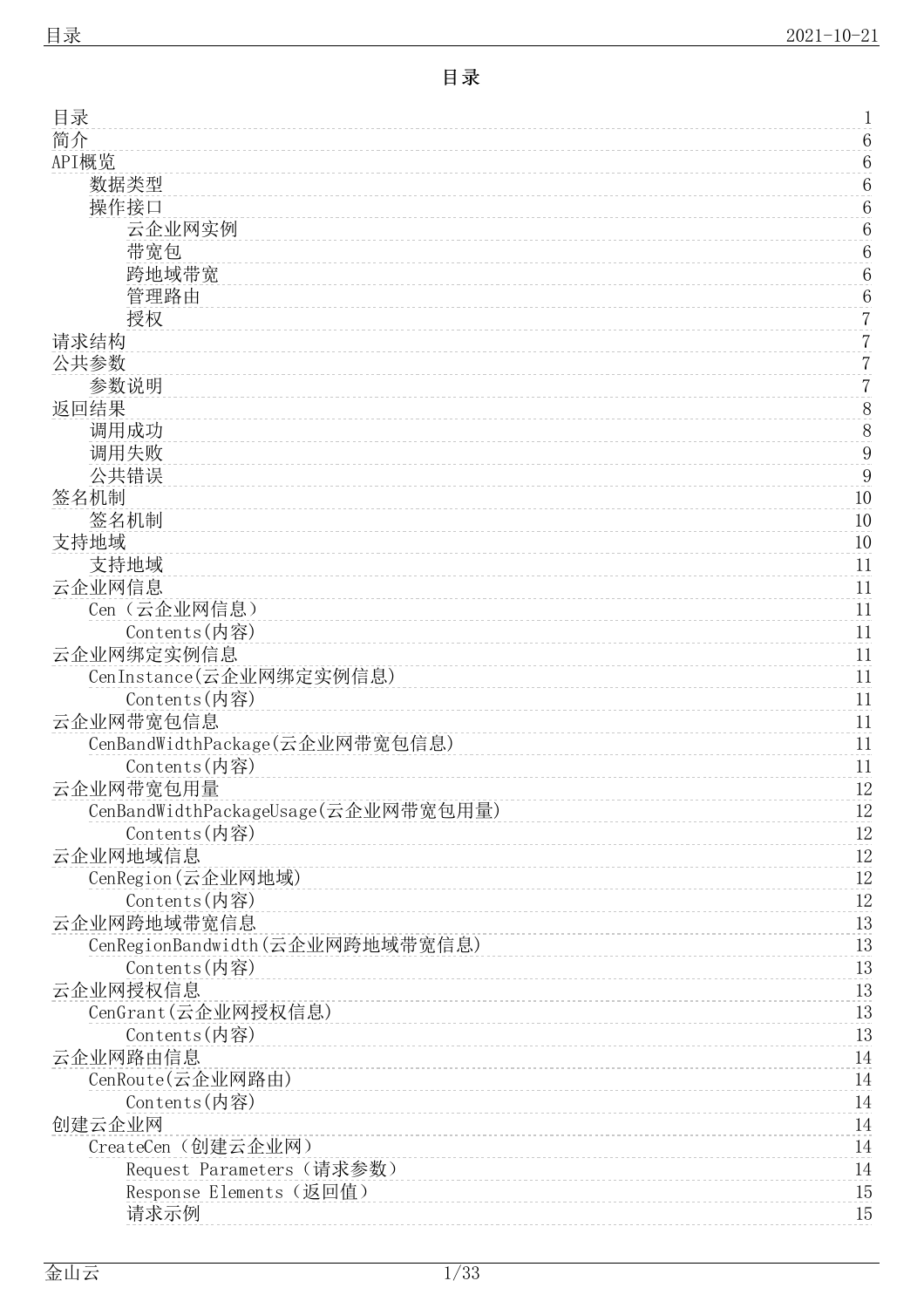1 5

| Sample Response(返回)                   | 15       |
|---------------------------------------|----------|
| 修改云企业网                                | 15       |
| ModifyCen (修改云企业网)                    | 15       |
| Request Parameters (请求参数)             | 15       |
| Response Elements (返回值)               | 15       |
| 请求示例                                  | 15       |
| Sample Request(请求)                    | 15       |
| Sample Response (返回)                  | 15       |
| 删除云企业网                                | 16       |
| DeleteCen (删除云企业网)                    | 16       |
| Request Parameters (请求参数)             | 16       |
| Response Elements (返回值)               | 16       |
| 请求示例                                  | 16       |
| Sample Request(请求)                    | 16       |
| Sample Response(返回)                   | 16       |
| 查询云企业网信息                              | 16       |
| DescribeCens (查询云企业网信息)               | 16       |
| Request Parameters (请求参数)             | 16       |
| Response Elements (返回值)               | 16       |
| 请求示例                                  | 17       |
| Sample Request(请求)                    | 17       |
| Sample Response (返回)                  | 17       |
| 云企业网关联实例                              | 17       |
| AttachCenInstance (云企业网关联实例)          | 17       |
| Request Parameters (请求参数)             | 17       |
| Response Elements (返回值)               | 17       |
| 请求示例                                  | 18       |
| Sample Request(请求)                    | 18       |
| Sample Response(返回)                   | 18       |
| 云企业网解绑实例                              | 18       |
| DetachCenInstance (云企业网解绑实例)          | 18       |
| Request Parameters(请求参数)              | 18       |
| Response Elements (返回值)               | 18       |
| 请求示例                                  | 18       |
| Sample Request(请求)                    | 18       |
| Sample Response (返回)<br>查询云企业网绑定的实例信息 | 18<br>18 |
| DescribeCenInstances (查询云企业网关联的实例信息)  | 18       |
| Request Parameters (请求参数)             | 18       |
| Response Elements (返回值)               | 19       |
| 请求示例                                  | 19       |
| Sample Request(请求)                    | 19       |
| Sample Response (返回)                  | 19       |
| 查询所有地域组信息                             | 19       |
| DescribeRegionGroups (查询所有地域组信息)      | 19       |
| Response Elements (返回值)               | 19       |
| 请求示例                                  | 19       |
| Sample Request(请求)                    | 20       |
| Sample Response(返回)                   | 20       |
| 新建云企业网带宽包                             | 20       |
| CreateCenBandWidthPackage(新建云企业网带宽包)  | 20       |
|                                       |          |

Sample Request([请](#page-14-2)求)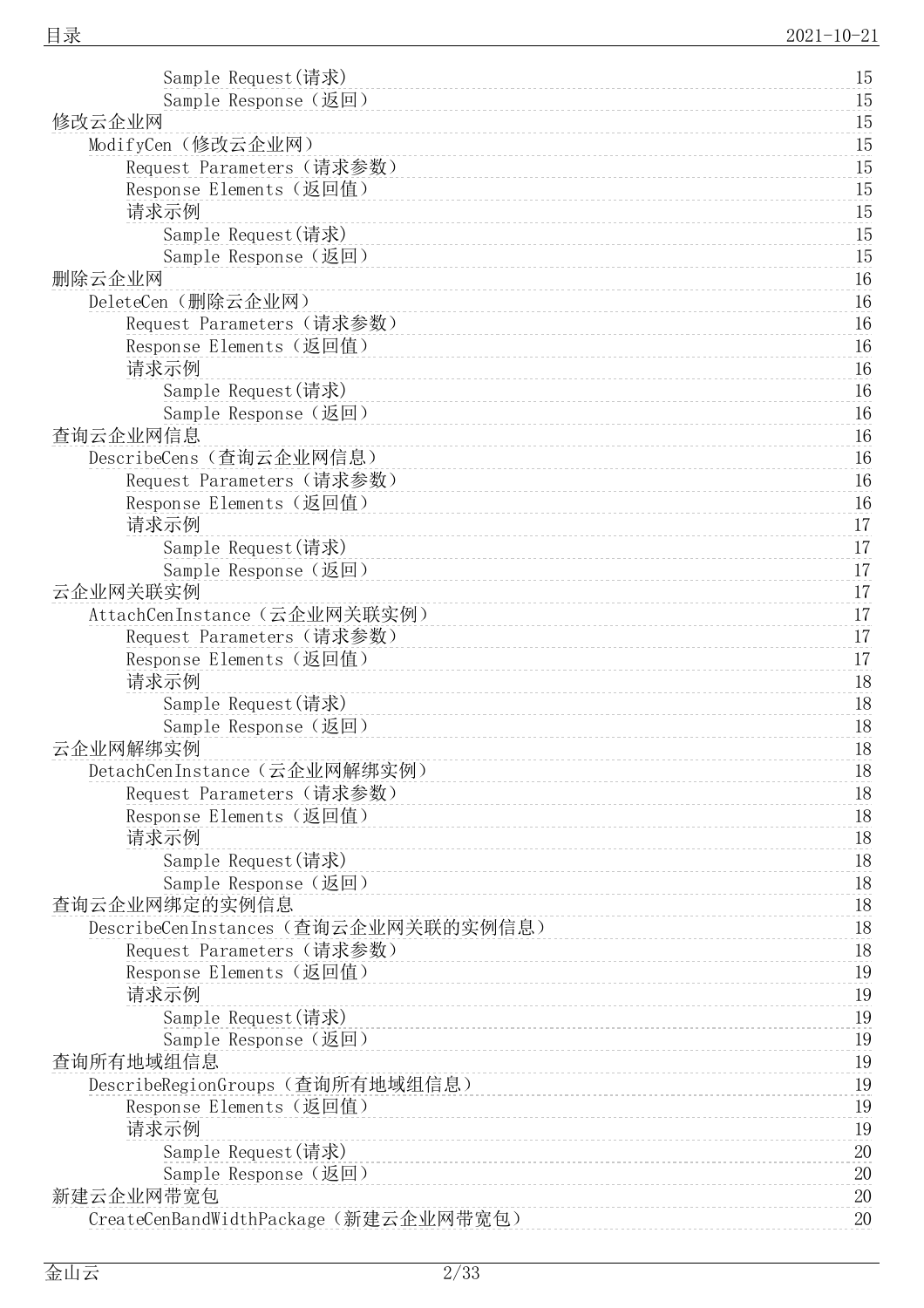| Request Parameters (请求参数)                      | 20     |
|------------------------------------------------|--------|
| Response Elements (返回值)                        | 21     |
| 请求示例                                           | 21     |
| Sample Request (请求)                            | 21     |
| Sample Response (返回)                           | 21     |
| 修改云企业网带宽包                                      | 21     |
| ModifyCenBandWidthPackage(修改云企业网带宽包)           | 21     |
| Request Parameters (请求参数)                      | 21     |
| Response Elements (返回值)                        | 21     |
| 请求示例                                           | 22     |
|                                                | $22\,$ |
| Sample Request(请求)                             |        |
| Sample Response (返回)                           | 22     |
| 删除云企业网带宽包                                      | 22     |
| DeleteCenBandWidthPackage(删除云企业网带宽包)           | $22\,$ |
| Request Parameters (请求参数)                      | $22\,$ |
| Response Elements (返回值)                        | 22     |
| 请求示例                                           | 22     |
| Sample Request(请求)                             | 22     |
| Sample Response (返回)                           | $22\,$ |
| 绑定云企业网带宽包                                      | 22     |
| AttachCenBandWidthPackage(绑定云企业网带宽包)           | 23     |
| Request Parameters (请求参数)                      | 23     |
| Response Elements (返回值)                        | 23     |
| 请求示例                                           | 23     |
| Sample Request(请求)                             | 23     |
|                                                | 23     |
| Sample Response (返回)                           |        |
| 解绑云企业网带宽包                                      | 23     |
| DetachCenBandWidthPackage (解绑云企业网带宽包)          | 23     |
| Request Parameters (请求参数)                      | 23     |
| Response Elements (返回值)                        | 23     |
| 请求示例                                           | 24     |
| Sample Request(请求)                             | 24     |
| Sample Response (返回)                           | 24     |
| 查询云企业网带宽包                                      | 24     |
| DescribeCenBandWidthPackages (查询云企业网带宽包)       | 24     |
| Request Parameters (请求参数)                      | 24     |
| Response Elements (返回值)                        | 24     |
| 请求示例                                           | 24     |
| Sample Request (请求)                            | 24     |
| Sample Response (返回)                           | 24     |
| 查询云企业网带宽包用量                                    | $25\,$ |
| DescribeCenBandWidthPackageUsage (查询云企业网带宽包用量) | 25     |
| Request Parameters (请求参数)                      | $25\,$ |
|                                                |        |
| Response Elements (返回值)                        | 25     |
| 请求示例                                           | 25     |
| Sample Request(请求)                             | $25\,$ |
| Sample Response (返回)                           | 25     |
| 查询地域的信息                                        | 25     |
| DescribeCenRegions (查询地域的信息)                   | 25     |
| Request Parameters (请求参数)                      | 25     |
| Response Elements (返回值)                        | 25     |
| 请求示例                                           | 26     |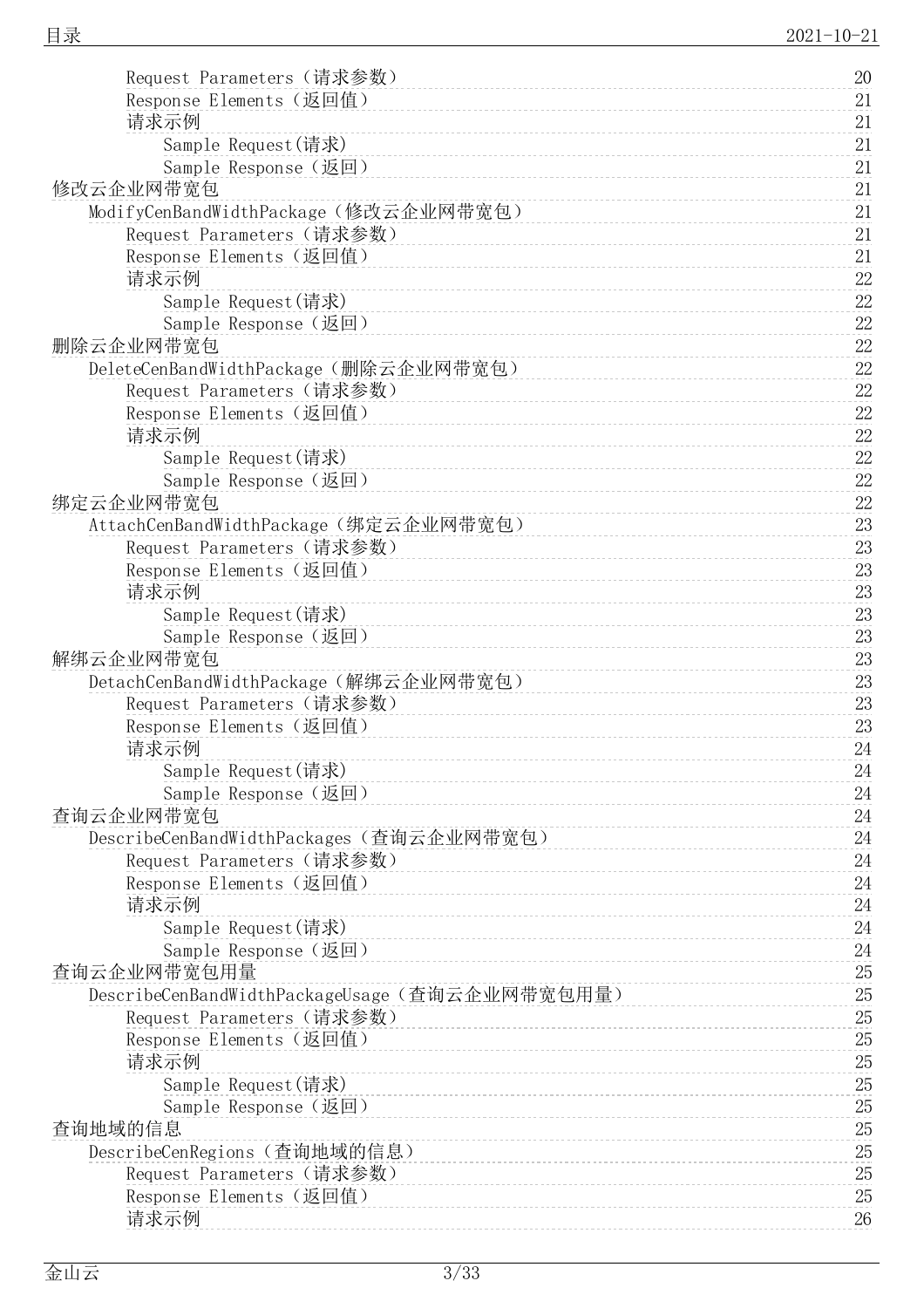| Sample Request(请求)                       | 26     |
|------------------------------------------|--------|
| Sample Response (返回)                     | 26     |
| 设置云企业网跨地域带宽                              | 26     |
| CreateCenRegionBandwidth (设置云企业网跨地域带宽)   | 26     |
| Request Parameters (请求参数)                | 26     |
| Response Elements (返回值)                  | 27     |
| 请求示例                                     | 27     |
| Sample Request (请求)                      | 27     |
| Sample Response (返回)                     | 27     |
| 修改云企业网跨地域带宽                              | 27     |
| ModifyCenRegionBandwidth(修改云企业网跨地域带宽)    | 27     |
| Request Parameters (请求参数)                | 27     |
| Response Elements (返回值)                  | 27     |
| 请求示例                                     | 27     |
| Sample Request (请求)                      | 27     |
| Sample Response (返回)                     | 28     |
| 删除云企业网跨地域带宽                              | 28     |
| DeleteCenRegionBandwidth (删除云企业网跨地域带宽)   | $28\,$ |
| Request Parameters (请求参数)                | 28     |
| Response Elements (返回值)                  | 28     |
| 请求示例                                     | 28     |
| Sample Request (请求)                      | 28     |
| Sample Response (返回)                     | 28     |
| 查询跨地域带宽的信息                               | 28     |
| DescribeCenRegionBandwidths (查询跨地域带宽的信息) | 28     |
| Request Parameters (请求参数)                | 28     |
| Response Elements (返回值)                  | 29     |
| 请求示例                                     | 29     |
| Sample Request(请求)                       | 29     |
| Sample Response (返回)                     | 29     |
| 查询云企业网路由                                 | 29     |
| DescribeCenRoutes (查询云企业网路由)             | 29     |
| Request Parameters (请求参数)                | 29     |
| Response Elements (返回值)                  | 29     |
| 请求示例                                     | 29     |
| Sample Request(请求)                       | $30\,$ |
| Sample Response (返回)                     | 30     |
| 申请加入跨账号的云企业网实例                           | 31     |
| CreatCenGrant (申请加入跨账号的云企业网实例)           | 31     |
| Request Parameters (请求参数)                | 31     |
| Response Elements (返回值)                  | 31     |
| 请求示例                                     | 31     |
| Sample Request(请求)                       | 31     |
| Sample Response (返回)                     | 31     |
| 查询云企业网授权信息                               | 31     |
| DescribeCenGrants (查询云企业网授权信息)           | 31     |
| Request Parameters (请求参数)                | 32     |
| Response Elements (返回值)                  | $32\,$ |
| 请求示例                                     | 32     |
| Sample Request(请求)                       | $32\,$ |
| Sample Response (返回)                     | $32\,$ |
| 删除云企业网授权                                 | 32     |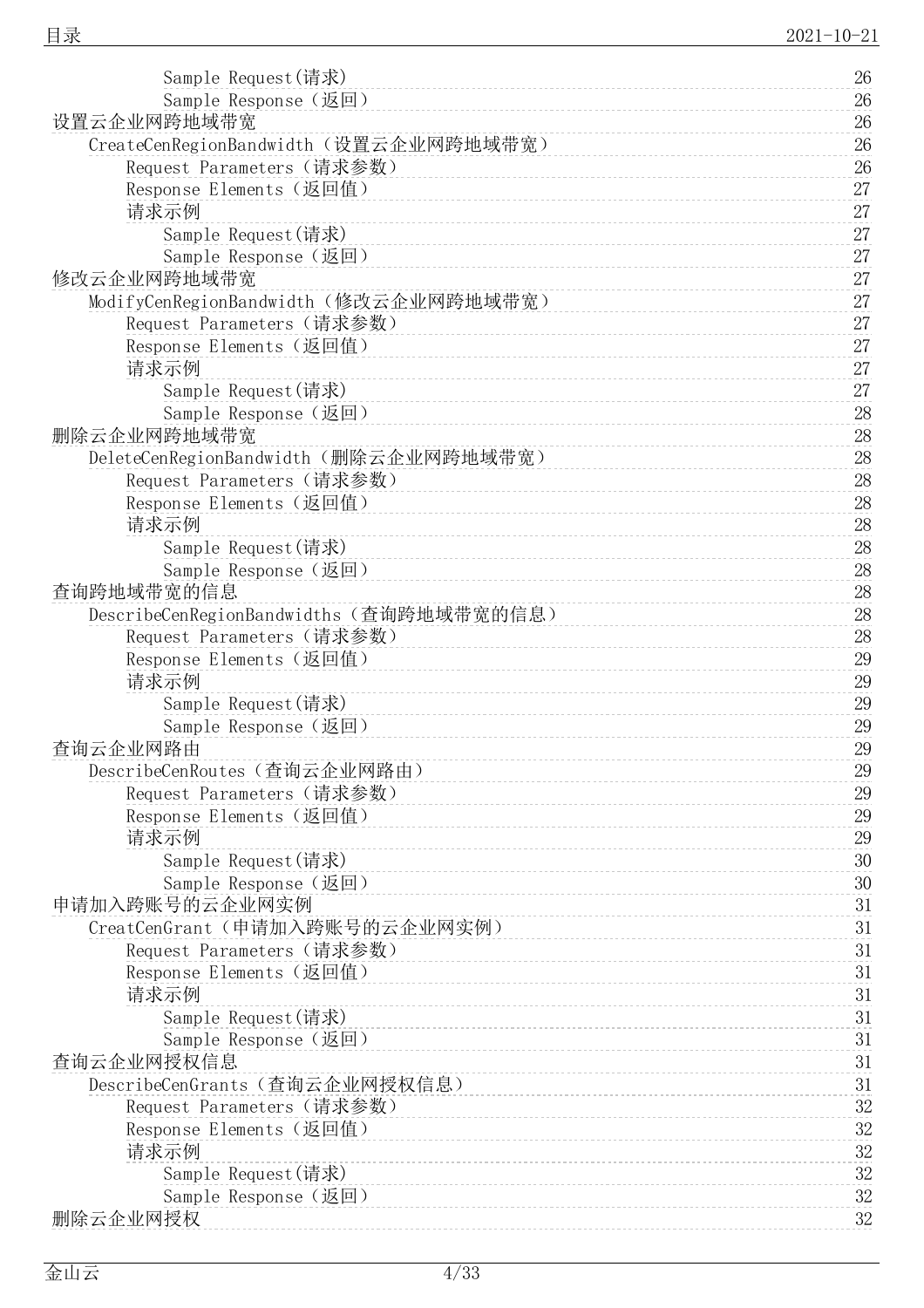| DeleteCenGrant (删除云企业网授权) |    |
|---------------------------|----|
| Request Parameters (请求参数) |    |
| Response Elements (返回值)   | າເ |
| 请求示例                      |    |
| Sample Request(请求)        |    |
| Sample Response (返回)      |    |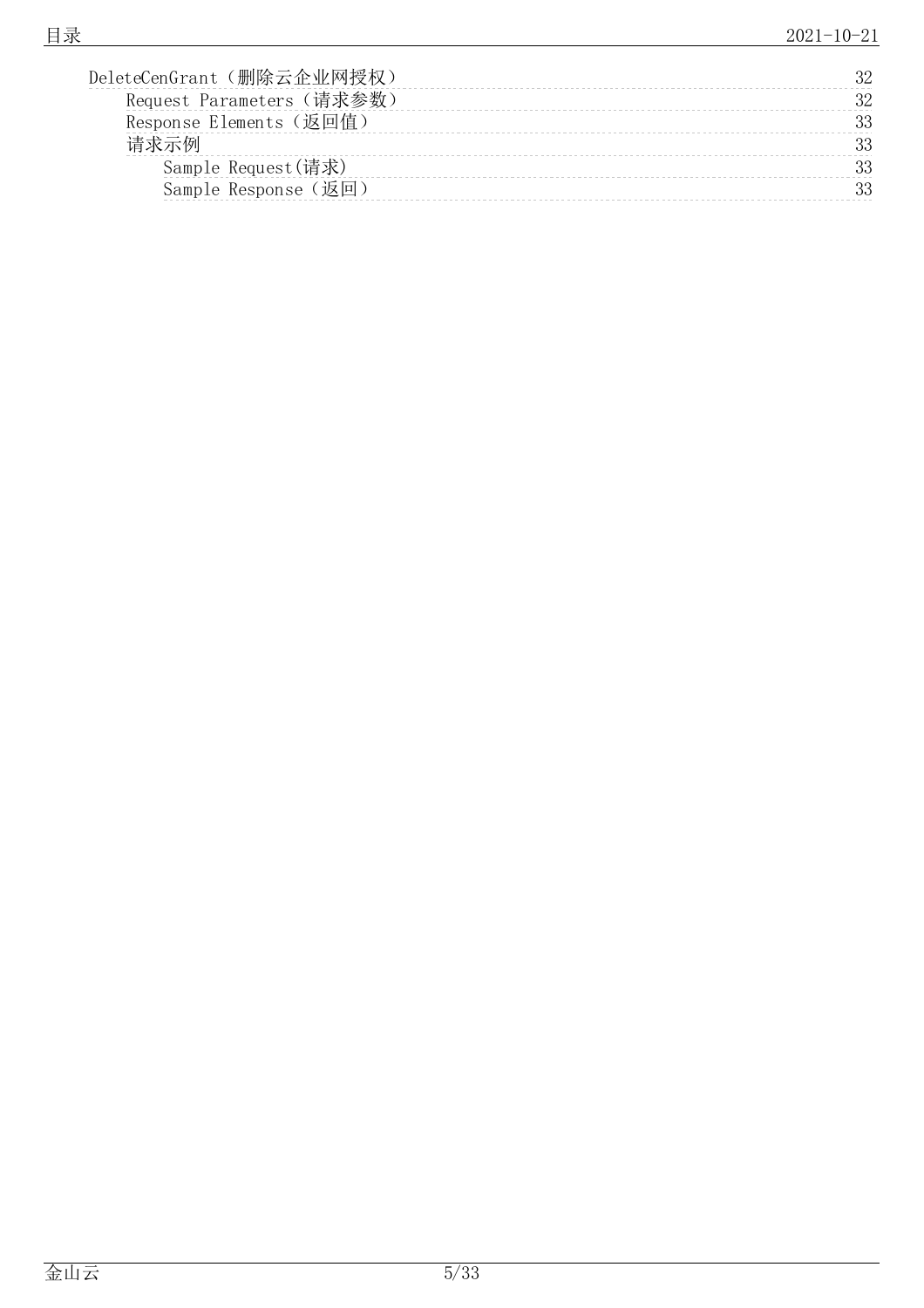# <span id="page-5-0"></span>简介

本文档详细介绍了云企业网的openAPI的调用方式和各种相关接口。

# <span id="page-5-1"></span>API概览

# <span id="page-5-2"></span>数据类型

| 名称                                 | 功能          |
|------------------------------------|-------------|
| Cen                                | 云企业网信息      |
| CenInstance                        | 云企业网绑定实例信息  |
| CenBandWidthPackage                | 云企业网带宽包信息   |
| CenBandWidthPackageUsage 云企业网带宽包用量 |             |
| CenRegion                          | 云企业网地域信息    |
| CenRegionBandwidth                 | 云企业网跨地域带宽信息 |
| CenGrant                           | 云企业网授权信息    |
| CenRoute                           | 云企业网路由信息    |

### <span id="page-5-3"></span>操作接口

### <span id="page-5-4"></span>云企业网实例

| Action Name       | 接口功能                             |
|-------------------|----------------------------------|
| CreateCen         | 创建云企业网                           |
| ModifyCen         | 修改云企业网                           |
| DeleteCen         | 删除云企业网                           |
| DescribeCens      | 查询云企业网信息                         |
| AttachCenInstance | 云企业网关联实例                         |
| DetachCenInstance | 云企业网解绑实例                         |
|                   | DescribeCenInstances 查询云企业网的实例信息 |

### <span id="page-5-5"></span>带宽包

| 接口功能                                         | Action Name |
|----------------------------------------------|-------------|
| CreateCenBandWidthPackage                    | 新建云企业网带宽包   |
| ModifyCenBandWidthPackage                    | 修改云企业网带宽包   |
| DeleteCenBandWidthPackage                    | 删除云企业网带宽包   |
| AttachCenBandWidthPackage                    | 绑定云企业网带宽包   |
| DetachCenBandWidthPackage                    | 解绑云企业网带宽包   |
| DescribeCenBandWidthPackages                 | 查询云企业网带宽包   |
| DescribeCenBandWidthPackageUsage 查询云企业网带宽包用量 |             |
| DescribeRegionGroups                         | 查询所有地域组信息   |

### <span id="page-5-6"></span>跨地域带宽

| 接口功能                                   | Action Name |
|----------------------------------------|-------------|
| DescribeCenRegions                     | 查询地域的信息     |
| CreateCenRegionBandwidth               | 设置云企业网跨地域带宽 |
| DeleteCenRegionBandwidth               | 删除云企业网跨地域带宽 |
| ModifyCenRegionBandwidth               | 修改云企业网跨地域带宽 |
| DescribeCenRegionBandwidths 查询跨地域带宽的信息 |             |

### <span id="page-5-7"></span>管理路由

| 接口功能                       | Action Name |
|----------------------------|-------------|
| DescribeCenRoutes 查询云企业网路由 |             |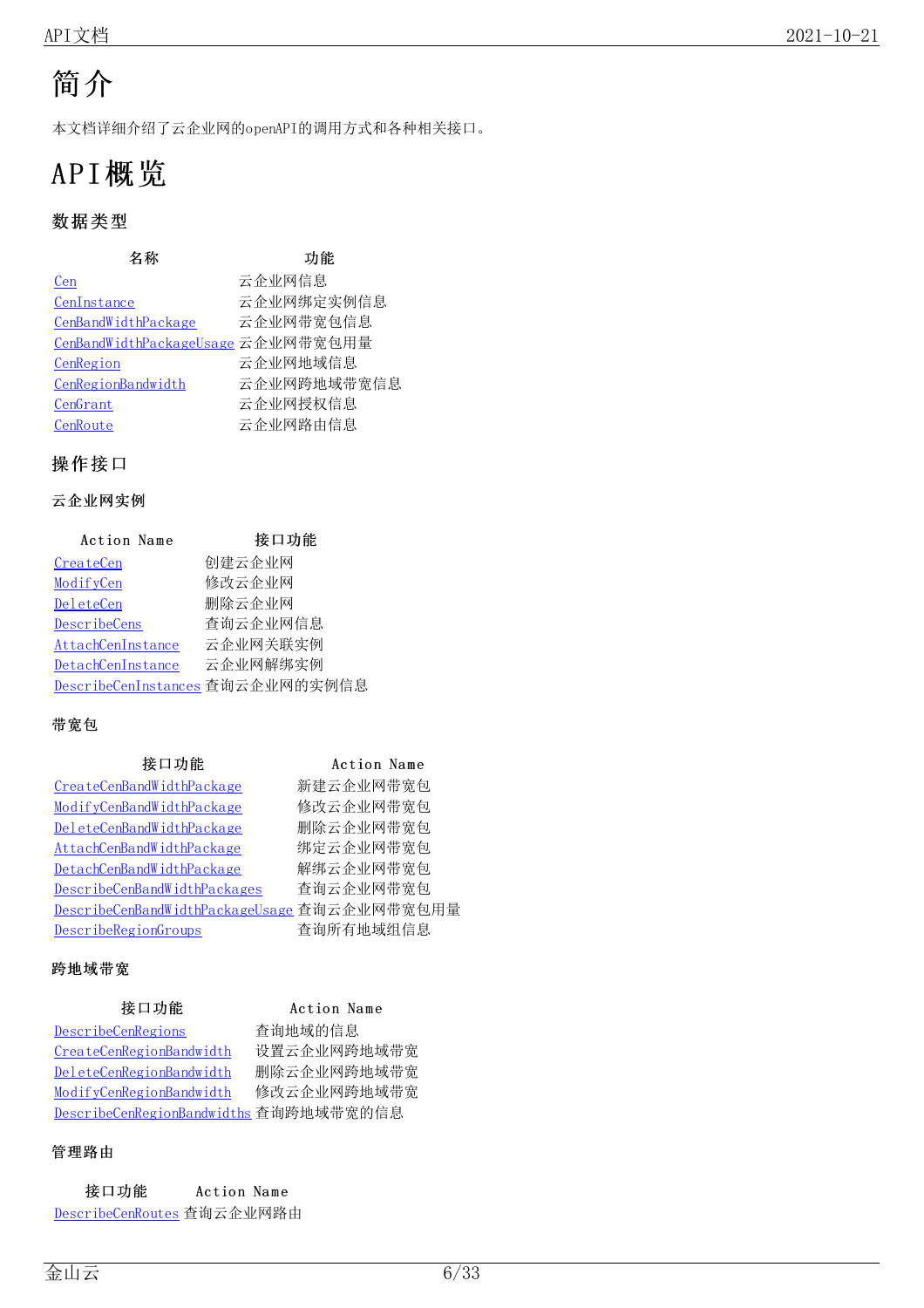#### <span id="page-6-0"></span>授权

接口功能 Action Name

| [CreatCenGrant](https://docs.ksyun.com/documents/40457) | 给云企业网创建授权可以加入 | | [DeleteCenGrant](https://docs.ksyun.com/documents/40458) | 删除云企业网授权 | | [DescribeCenGrants](https://docs.ksyun.com/documents/40459) | 查 询云企业网授权信息 |

# <span id="page-6-1"></span>请求结构

客户调用金山云 云企业网 服务的openAPI接口是通过向指定服务地址发送请求,并按照openAPI文档说明在请求中添加相应 的公共参数和接口参数来完成的。

云企业网 OpenAPI的请求结构组成如下:

1. 服务地址

云企业网 的服务接入地址为: cen. region. api. ksyun. com

2. 通信协议

支持通过 HTTP 或 HTTPS 两种方式进行请求通信,推荐使用安全性更高的 HTTPS方式发送请求。

3. 请求方法

云企业网 的OpenAPI同时支持 GET 和 POST 请求,推荐使用GET请求方式。

注意

- o 不能混合使用两种请求方式。如果使用 GET 方式, 参数均从 querystring 取得; 如果使用 POST 方式, 参数均从 请求 Body 中取得
- 如果请求方式是 GET,需要对所有请求参数做 URL 编码;如果请求方式是POST,需要使用 x-www-formurlencoded 方式进行编码。
- 4. 请求参数

金山云 OpenAPI 请求包含两类参数:公共请求参数和接口请求参数。其中,公共请求参数是每个接口都要用到的请求 参数,具体可参见公共参数小节;接口请求参数是各个接口所特有的,具体见各个接口的请求参数描述。

5. 字符编码

请求及返回结果都使用UTF-8字符集进行编码。> 段落引用

# <span id="page-6-2"></span>公共参数

#### <span id="page-6-3"></span>参数说明

公共请求参数是每个云企业网都需要使用到的请求参数。支持GET和POST两种HTTP方法。

- GET请求:放在url的query里面。例如:cen.api.ksyun.com?{业务参数}&{公共参数}。
- POST请求:放在http body里面。例如: {业务参数}&{公共参数}。

金山云OpenAPI支持AWS V4和简化签名两种签名算法,公共参数不同

• AWS V4公共参数

| 名称                   | 类型     | 是否必须参数 | 长度限制(<br>字符) | 参数格式                                                 | 描述                                                          |
|----------------------|--------|--------|--------------|------------------------------------------------------|-------------------------------------------------------------|
| Action               | String | 是      | 不确定          | $[a-zA-Z]+$                                          | 操作接口名, 与调用的具体openAPI相关<br>接口版本号, 版本号不同接口支持的参数               |
| Version              | String | 是      | 10字符         | YYYY-MM-DD                                           | 和返回值可能不同, 负载均衡当前只支持<br>一个版本,即2016-03-04                     |
| X-Amz-Alg<br>orithm  |        | 是      | 16字符         | AWS4-HMAC-SHA256                                     | 签名算法, 目前只支持一种, 即HMAC-SHA<br>256                             |
| X-Amz-Cre<br>dential | String | 是      | 不确定          | AccessKeyId/YYYYMMDD/regi<br>on/service/AWS4_request | 信任状信息,包括访问密钥ID,日期, re<br>gion名称和服务名称以及结尾字符串AWS4_<br>request |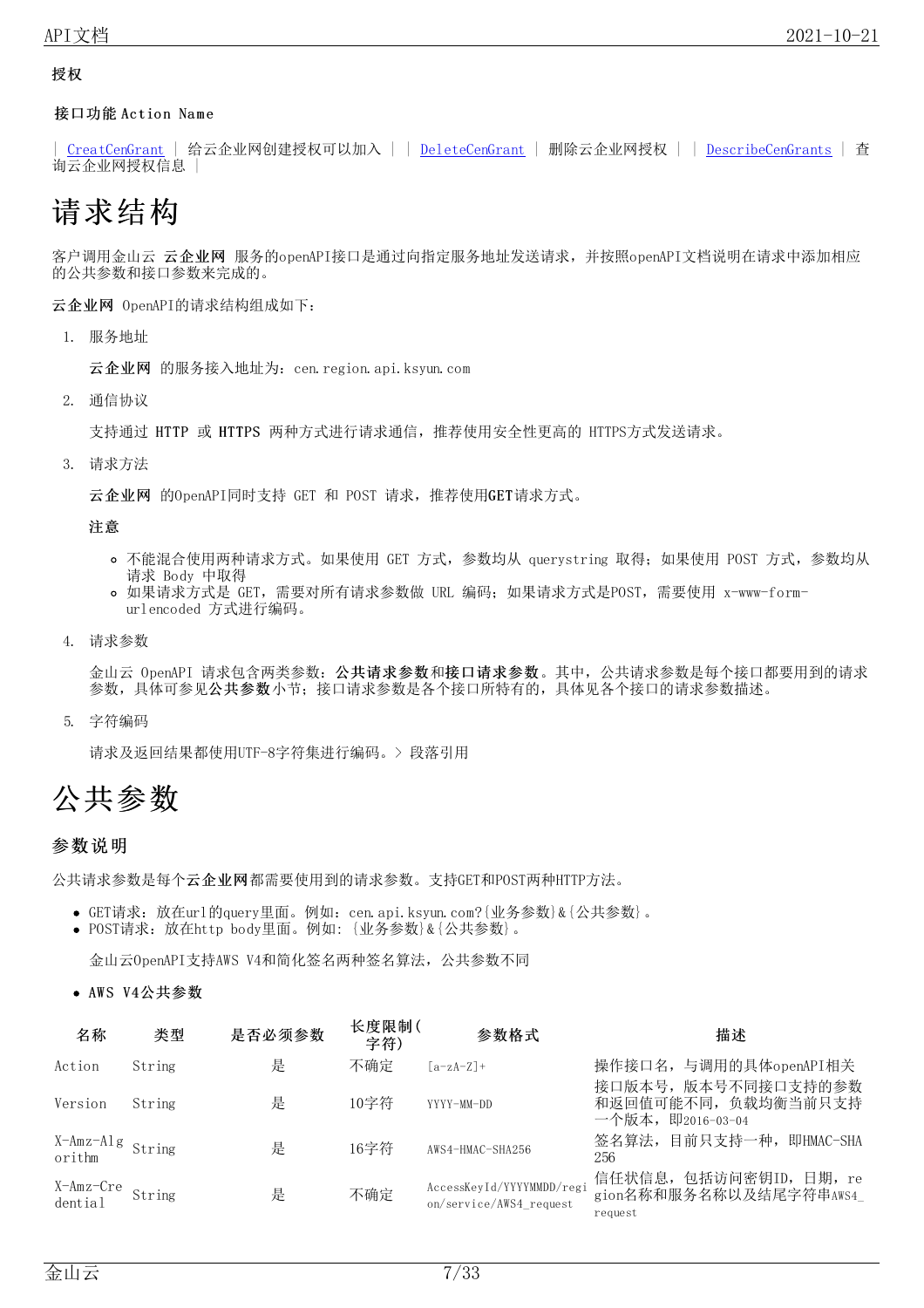| X-Amz-Dat String<br>$\mathsf{e}$ |         | 否(用于覆盖信任状<br>或者date header中 16字符<br>的日期) |      | ISO 8601 基本格式 YYYY<br>MMDD'T'HHMMSS'Z', 如201 签名日期<br>60304T120000Z |                                       |
|----------------------------------|---------|------------------------------------------|------|--------------------------------------------------------------------|---------------------------------------|
| X-Amz-Sign String<br>ature       |         | 是                                        | 64字符 | 16进制编码表示                                                           | 请求签名值                                 |
| X-Amz-Sign<br>edHeaders          |         | 是                                        | 不确定  | $[a-zA-Z0-9-1]$ +                                                  | 需要在签名计算中包含的请求header                   |
| DryRun                           | Boolean | 否                                        |      | 最长5字符 $true(1)$ or $false(0)$                                      | 检查当前调用者是否有权限执行相关操作<br>, 而不是真的调用执行相关操作 |

#### 示例

https://cen.region.api.ksyun.com/?

Action=ListUsers&Version=2016-03-04

&X-Amz-Algorithm=AWS4-HMAC-SHA256

&X-Amz-Credential=AKLTGo0pHK-EQWiDZWTSBSll2Q%2F20160914%2Fcn-beijing-6%2Fiam%2Faws4\_request

&X-Amz-Date=20160914T114902Z

&X-Amz-SignedHeaders=host

&X-Amz-Signature=88f6284257863dedfc350da05d19d07f76cca622e93b829f5ce26c1a75d3da39 &接口请求参数

简化签名公共参数

| 名称                   | 类型      | 是否必须参<br>数 | 描述                                                                                 |  |
|----------------------|---------|------------|------------------------------------------------------------------------------------|--|
| Accesskey            | String  | 是          | 用户在控制台创建的Accesskey,获取方式请参考 <u>获取AK/SK</u>                                          |  |
| Service              | String  | 是          | 服务名称,参考请求结构章节说明                                                                    |  |
| Action               | String  | 是          | 操作接口名, 与调用的具体openAPI相关                                                             |  |
| Version              | String  | 是          | 接口版本号, 与具体的操作接口有关                                                                  |  |
| Timestamp            | String  | 是          | 时间, UTC格式, 例如: 2019-08-13T17:18:36Z                                                |  |
| SignatureVersi<br>on | String  | 是          | 签名版本号,固定值: 1.0                                                                     |  |
| SignatureMetho<br>d  | String  | 是          | 签名算法,固定值: HMAC-SHA256                                                              |  |
| Signature            | String  | 是          | 签名,具体请查看签名机制                                                                       |  |
| Region               | String  | 否          | 区域,不传默认cn-beijing-6。不同服务支持的region不同,参考请求结构章节说<br>明                                 |  |
| SecurityToken String |         | 否          | 安全令牌,在使用临时AK/SK需要传该字段,如果使用GET方法,需要对该字段进行<br>urlencode<br>获取方式参考文档 <u>获取角色的临时身份</u> |  |
| DryRun               | Boolean | 否          | 检查当前调用者是否有权限执行相关操作, 而不是真的调用执行相关操作                                                  |  |
| Format               | String  | 否          | 指定响应格式, 固定值: json                                                                  |  |

# <span id="page-7-0"></span>返回结果

调用金山云的OpenAPI服务,调用成功,返回的HTTP状态码(Status)为200;调用失败,返回4xx 或5xx的HTTP状态码 (Status)。

金山云的云企业网服务的调用返回的数据格式支持xml和json两种,默认返回xml格式,可通过设置HTTP Header Accept=application/json来改变返回数据格式。

# <span id="page-7-1"></span>调用成功

xml格式示例

```
<!--结果的根结点-->
<接口名称+Response>
        <ResponseMetadata>
                   <\!\!RequestId\!\!>\!\!4C467B38\!-\!3910\!-\!447D\!-\!87BC\!-\!AC049166F216\!\!/\!RequestId\!\!>\!\!2D\!-\!2D\!+\!2D\!+\!2D\!+\!2D\!+\!2D\!+\!2D\!+\!2D\!+\!2D\!+\!2D\!+\!2D\!+\!2D\!+\!2D\!+\!2D\!+\!2D\!+\!2D\!+\!2D\!+\!2D\!+\!2D\!+\!2D\!+\!2D\!+\!2D\!+\!2D\!+\!2D\!+\!2D\\langle/ResponseMetadata>
        <!--返回结果数据-->
</接口名称+Response>
```

```
json格式示例
```
{

```
"RequestId": "4C467B38-3910-447D-87BC-AC049166F216"
/*返回结果数据*/
```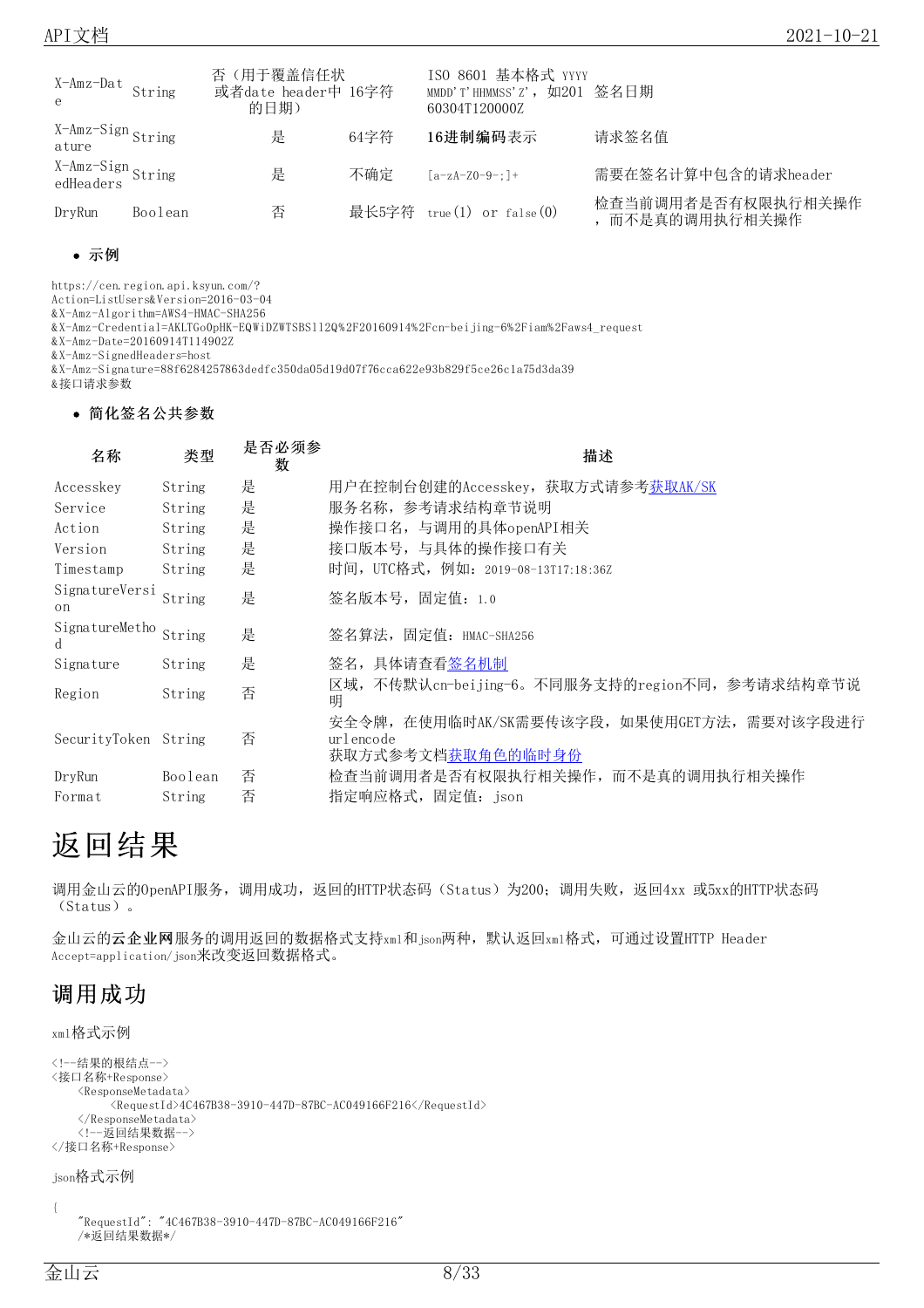}

# <span id="page-8-0"></span>调用失败

调用接口失败,不会返回结果数据; HTTP请求返回一个4xx或5xx的HTTP状态码, 返回的HTTP消息体中包含具体的错误代码 (code)及错误信息(message);与调用成功一样还包含请求ID(RequestId),在调用方找不到错误原因时,可以联系金山云客 服,并提供RequestId,以便我们尽快帮您解决问题。

#### xml格式示例

```
<!--结果的根结点-->
\langle\text{ErrorResponse}\rangle<\!\!RequestId\!\!>e1eac1b3-1f35-44ba-abd4-7c4b7a9859f3\!\!<\!\!/\!RequestId\!\!><!--返回具体错误消息-->
    <Error>
         <!--错误来源-->
         <Type>Sender</Type>
         <!--错误代码-->
         <Code>InvalidParameterValue</Code>
         <!--错误消息-->
        <Message>An invalid or out-of-range value was supplied for the input parameter PathPrefix.</Message>
    </Error>
\langle / \text{ErrorResponse} \rangle
```
#### json格式示例

```
{
    "RequestId": "68093a99-2f63-4f39-8f70-3047ab8ecb5b",
    "Error": {
        "Type": "Sender",
        "Code": "InvalidParameterValue",
        "Message": "An invalid or out-of-range value was supplied for the input parameter PathPrefix."
    }
}
```
# <span id="page-8-1"></span>公共错误

| Code)                                    | 错误代码(错误消息(Message)                                                                                                         | 码   | HTTP 状态 中文描述 (语义)                                                                    |
|------------------------------------------|----------------------------------------------------------------------------------------------------------------------------|-----|--------------------------------------------------------------------------------------|
| MissingAut<br>nToken                     | henticatio Request is missing 'Host' header.                                                                               | 403 | 请求header中缺少Host                                                                      |
| MissingAut<br>nToken                     | henticatio Request is missing Authentication Token.                                                                        | 403 | 请求header中缺少认证token                                                                   |
| MissingAut<br>nToken                     | henticatio %s not in Http Header.                                                                                          | 403 | %s不在Http header中                                                                     |
| SignatureD<br>$o$ es $No$ t $Ma$ t<br>ch | Host' must be a 'SignedHeader' in the Author 403<br>ization.                                                               |     | 请求的SignedHeader中必须包含Host                                                             |
| SignatureD<br>oesNotMat<br>ch            | Credential should be scoped with a valid ter $_{403}$<br>minator: 'aws4 request', not: %s.                                 |     | 请求Authorization header中的"Credential"<br>末尾必须是 "aws4 request"                         |
| SignatureD<br>oesNotMat<br>ch            | Credential should be scoped to a valid regi<br>on, not:%s.                                                                 | 403 | 请求Authorization header中的"Credential"<br>中的Region信息无效                                 |
| SignatureD<br>oesNotMat<br>ch            | Credential should be scoped to correct servi $_{403}$<br>ce: $%s.$                                                         |     | 请求Authorization header中的"Credential"<br>中的Service信息无效                                |
| SignatureD<br>oesNotMat<br>ch            | The request signature we calculated does not $_{403}$<br>match the signature you provided.                                 |     | 请求中提供的签名与实际计算结果不匹配                                                                   |
| SignatureD<br>ch                         | oesNotMat Signature expired:%s.                                                                                            | 403 | 签名已过期                                                                                |
| ch                                       | SignatureD Date in Credential scope does not match YYYY<br>oesNotMat MMDD from ISO-8601 version of date from HTT 403<br>Ρ. |     | 请求Authorization header中的"Credential"<br>中的Date应该是IS08601基本格式,形如"YYYYMM<br>DD $\cdot$ |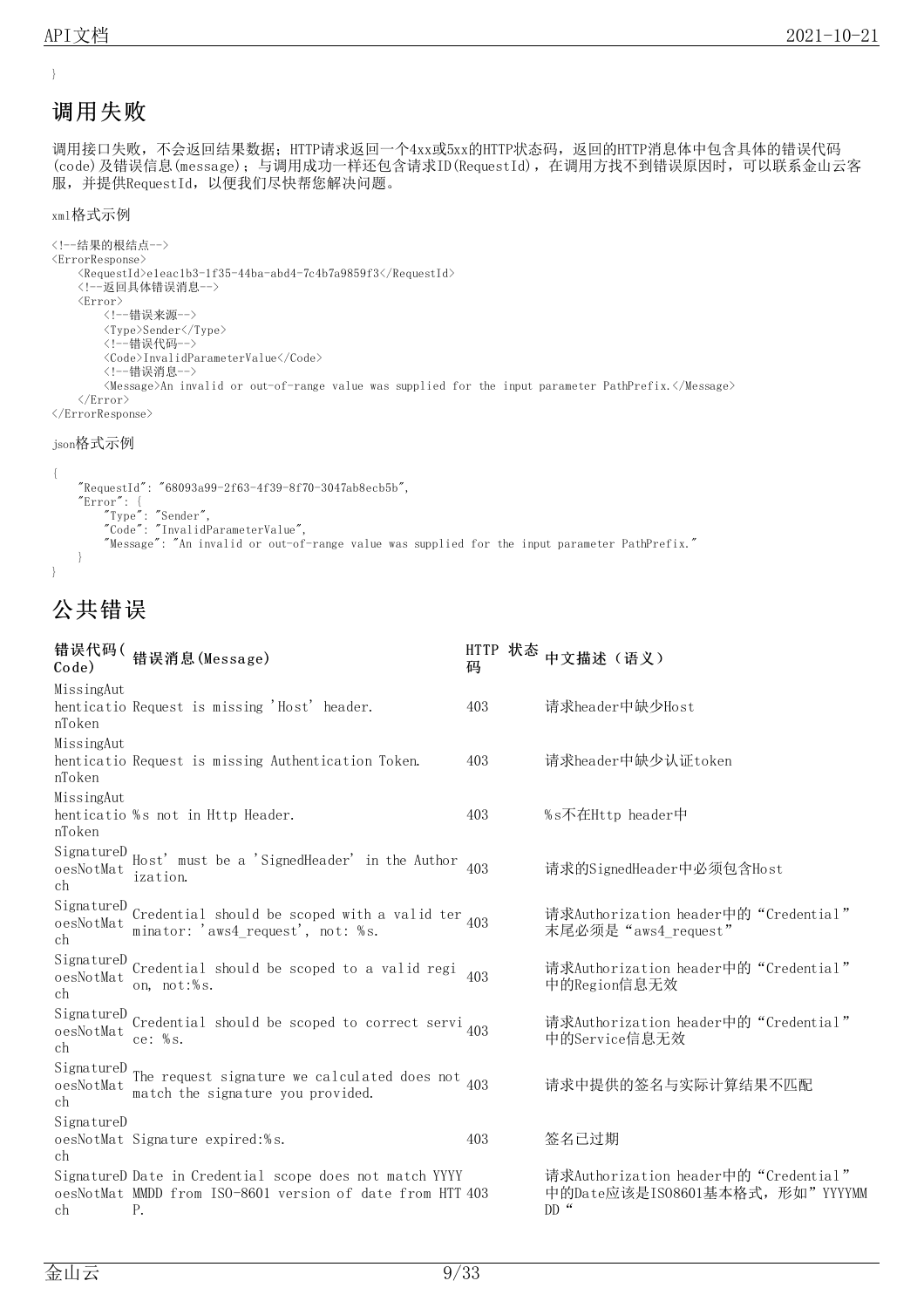| InvalidCli The security token included in the request is<br>403<br>entTokenId invalid.                                                                      | 请求中提供的AccessKeyId无效                                                                                               |
|-------------------------------------------------------------------------------------------------------------------------------------------------------------|-------------------------------------------------------------------------------------------------------------------|
| AccessDeni User: %s is not authorized to perform: %s.<br>403<br>ed                                                                                          | 用户%s无权限操作该资源: %s                                                                                                  |
| Date must be in ISO-8601 'basic format'. Go<br>Incomplet<br>t '%s'. See http://en.wikipedia.org/wiki/ISO 400<br>eSignature<br>8601.                         | Date必须符合ISO 8601基本格式, 参考: http://<br>en. wikipedia. org/wiki/ISO 8601                                             |
| Incomplet KSC query-string parameters must include %s.<br>400<br>eSignature Re-examine the query-string parameters.                                         | 查询条件中缺少签署信息, 查询条件中必须包含<br>" X-Amz-Algorithm ", " X-Amz-Credential ",<br>" X-Amz-SignedHeaders "、 " X-Amz-Date "信息 |
| Incomplet<br>Unsupported ksc 'algorithm': %s.<br>400<br>eSignature                                                                                          | 只支持如下签名算法: AWS4-HMAC-SHA256                                                                                       |
| Incomplet Authorization header requires 'Credential' p<br>400<br>eSignature arameter. Authorization=%s.                                                     | 请求Authorization header中需要包含"Credenti<br>al"参数                                                                     |
| Credential must have exactly 5 slash-delimit<br>Incomplet<br>ed elements, e.g. accesskeyid/date/region/se 400<br>eSignature<br>rvice/aws4 request, got: %s. | 请求Authorization header中中"Credential"<br>至少包含5项以斜杠分隔的元素, 如: keyid/date<br>/region/service/aws4 request             |
| Incomplet<br>Authorization header format error.<br>400<br>eSignature                                                                                        | 请求Authorization header的格式错误                                                                                       |
| Authorization header requires existence of e<br>Incomplet<br>ither a 'X-Amz-Date' or a 'Date' header, Au 400<br>eSigma<br>thorization=%s                    | 请求中缺少"X-Amz-Date"或者"Date" header<br>信息                                                                            |
| Incomplet Authorization header requires 'Signature' pa<br>400<br>eSignature rameter. Authorization=%s                                                       | 请求Authorization header中缺少"Signature"<br>信息                                                                        |
| Incomplet Authorization header requires 'SignedHeaders<br>400<br>eSignature 'parameter. Authorization=%s                                                    | 请求Authorization header中缺少"SignedHeade<br>rs"信息                                                                    |
| ServiceUna Exception %s<br>500<br>vailable                                                                                                                  | 服务暂不可用                                                                                                            |
| ServiceUna Auth Service is unavailable because of an un<br>500<br>known error, exception or failure<br>vailable                                             | 验签或授权服务暂不可用                                                                                                       |
| Request was rejected because it referenced a<br>ServiceUna<br>n 'InnerApi' that does not have an internal<br>404<br>vailable<br>service                     | 请求被拒绝, 因其引用的InnerAPI无内部服务。                                                                                        |
| ServiceUna OpenAPI or Service is unavailable because o<br>500<br>vailable f an unknown error, exception or failure.                                         | openAPI或服务暂不可用。                                                                                                   |
| DryRunOper Request would have succeeded, but DryRun fla<br>412<br>ation<br>g is set                                                                         | 请求本可成功, 但由于设置DryRun标记未成功                                                                                          |
| NoSuchEnti Request was rejected because it referenced a $_{404}$<br>n 'InnerApi' that does not exist.<br>ty                                                 | 请求被拒绝, 因其引用的InnerAPI不存在                                                                                           |
| Request was rejected because the request spe<br>LimitExcee<br>ed of this openAPI is beyond the current flo 409<br>ded<br>w control limit.                   | 请求被拒绝, 因该openAPI接口访问速度已达到流<br>控上限                                                                                 |
| InvalidPa<br>An invalid or out-of-range value was supplie 400<br>rameterVa<br>d for the input parameter %s.<br>1 ue                                         | 输入参数%s的值无效、不合法或者超出范围                                                                                              |
| InvalidMet The method %s for is not valid for this web<br>400<br>hod<br>service.                                                                            | Method %s对当前web服务无效                                                                                               |
| MissingPar An value must be supplied for the input para <sub>400</sub><br>meter %s.<br>ameter                                                               | 输入参数 %s的值不能为空                                                                                                     |
| InvalidQue The query parameter %s is malformed or does $_{400}$<br>not adhere to KSC standards.<br>er                                                       | 查询参数 %s格式不对、不存在或者不符合金山云<br>标准                                                                                     |
| ServiceTim Internal Service is unavailable because of $t_{500}$<br>ime out.<br>eout                                                                         | 内部服务由于超时暂不可用                                                                                                      |

# <span id="page-9-0"></span>签名机制

### <span id="page-9-1"></span>签名机制

金山云支持AWS V4签名算法和简化签名算法,详情查[看签名算法](https://docs.ksyun.com/documents/40248)

# <span id="page-9-2"></span>支持地域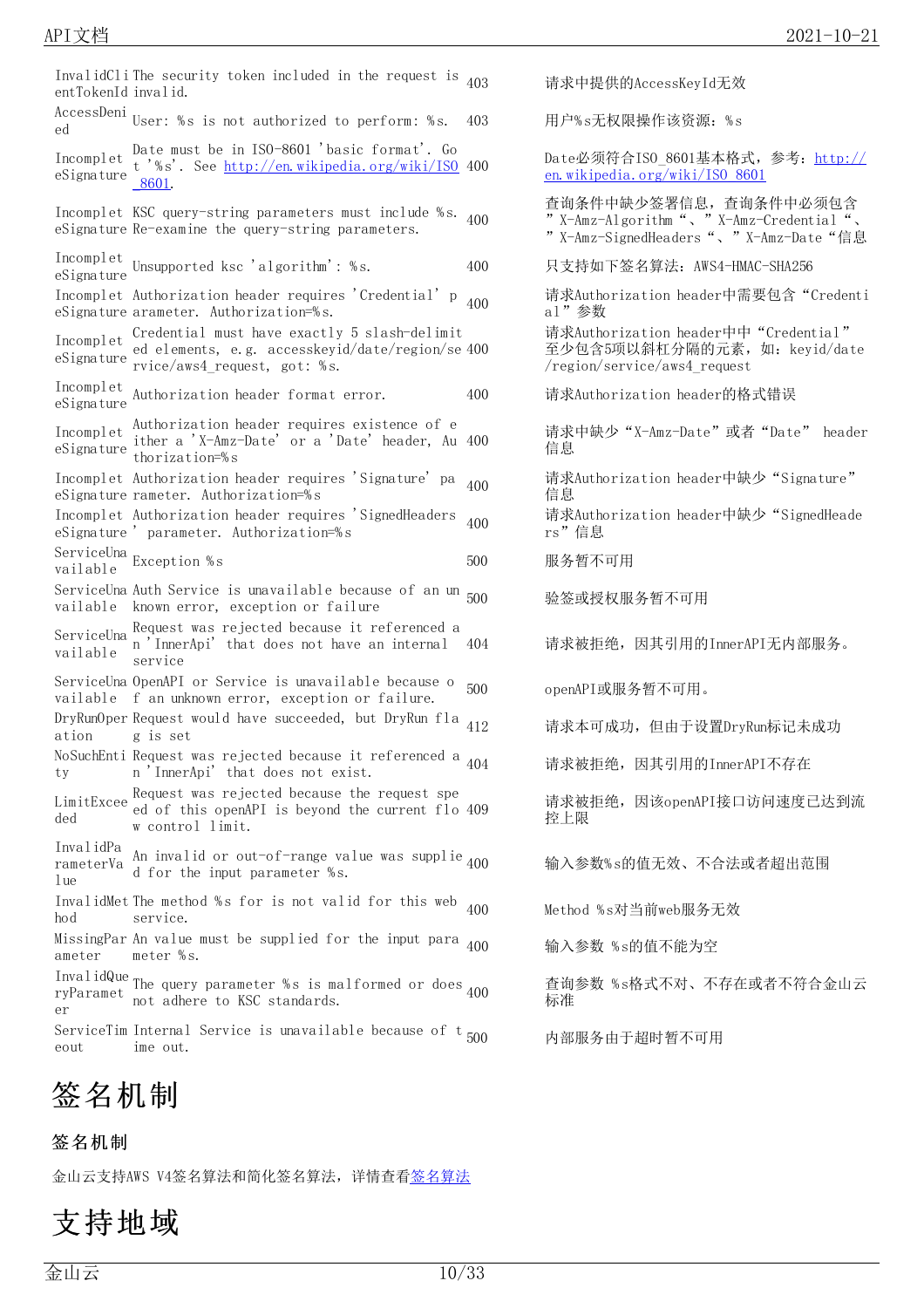### <span id="page-10-0"></span>支持地域

所有机房均填写 cn-beijing-6 地域 地域 (region)代码 华北1(北京) cn-beijing-6

# <span id="page-10-1"></span>云企业网信息

### <span id="page-10-2"></span>Cen(云企业网信息)

### <span id="page-10-3"></span>Co ntents(内容)

### CenNa m e

- 云企业网的名称
- 类型: String

### CenId

- 云企业网的ID
- 类型:String

### CreateTime

- 创建时间
- 类型:String

# <span id="page-10-4"></span>云企业网绑定实例信息

### <span id="page-10-5"></span>Cen Instance (云企业网绑定实例信息)

#### <span id="page-10-6"></span>Co ntents(内容)

#### CenInsta nceId

- 关联云企业网实例ID
- 类型:String

#### CenId

- 云企业网的ID
- 类型:String

#### Insta nceType

- 实例类型
- 类型:String
- 可取值:Vpc

#### **CenRegion**

- 所属地域
- 类型:String

#### Insta nceAcco untId

- 账号ID,可添加其他账号的
- 类型: String

# <span id="page-10-7"></span>云企业网带宽包信息

### <span id="page-10-8"></span>CenBandWidthPackage(云企业网带宽包信息)

<span id="page-10-9"></span>Co ntents(内容)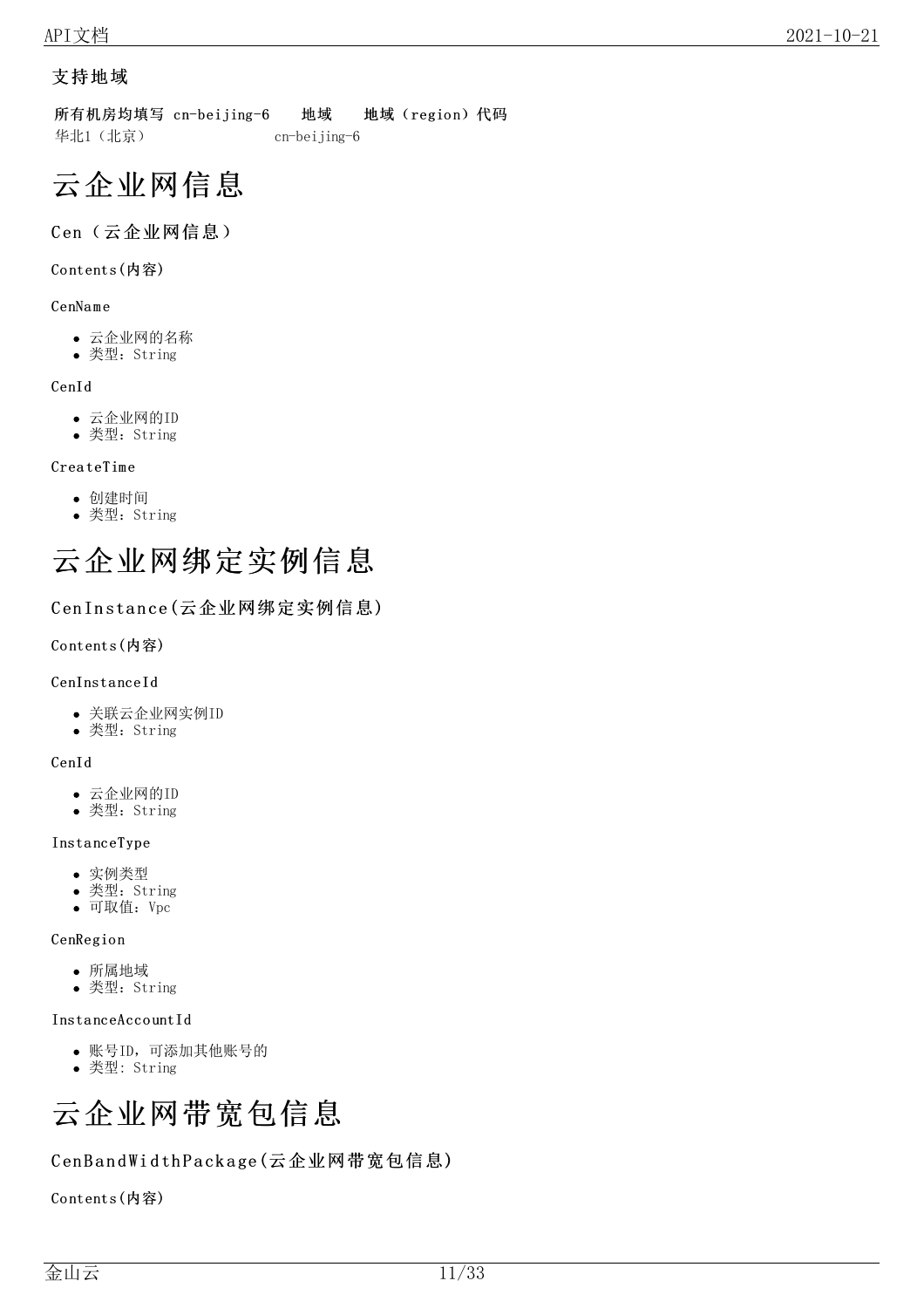### CenBa ndW idthPa cka geId

- 带宽包的ID
- 类型: String

### Na m e

- 带宽包的名称
- 类型: String

### CenId

- 云企业网的ID
- 类型: String (可以为空)

## Pro jectId

- 项目的ID
- 类型: String (可以为空)

## Regio nGro upAId

- 地域组ID
- 类型: String

# Regio nGro upBId

- 对端的地域ID
- 类型: String

## Ba ndW idth

- 带宽包的带宽
- 类型: Integer

### Crea teTime

- 创建时间
- 类型: String

# <span id="page-11-0"></span>云企业网带宽包用量

# <span id="page-11-1"></span>CenBandWidthPackageUsage(云企业网带宽包用量)

<span id="page-11-2"></span>Co ntents(内容)

### CenBa ndW idthPa cka geId

- 带宽包的ID
- 类型: String

### PackageUsage

- 已分配带宽
- 类型: Integer

<span id="page-11-3"></span>

# <span id="page-11-4"></span>CenRegion (云企业网地域)

# <span id="page-11-5"></span>Co ntents(内容)

# CenRegio nId

- CenRegion的ID
- 类型: String

### CenRegio nNa m e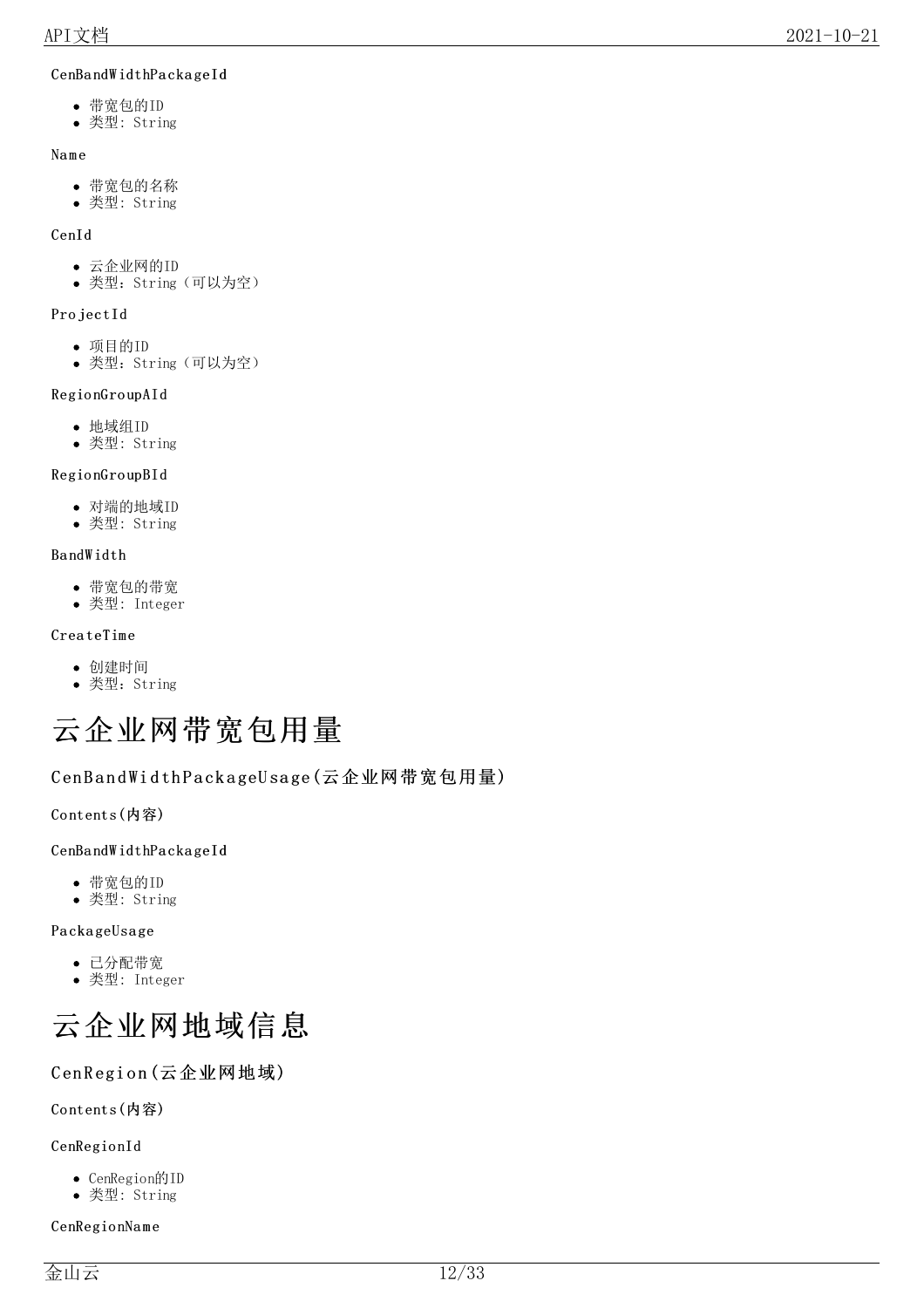- CenRegion的名称
- 类型: String

### Regio nGro upId

- 所属地域组ID
- 类型: String

# <span id="page-12-0"></span>云企业网跨地域带宽信息

### <span id="page-12-1"></span>C en R egi o n B a n d w i d th (云企业网跨地域带宽信息)

#### <span id="page-12-2"></span>Co ntents(内容)

#### CenRegio nBa ndwidthId

- 跨地域带宽的ID
- 类型: String

#### CenId

- 云企业网的ID
- 类型:String

#### Regio nA

- 金山云地域名称
- 类型: String

#### Regio nB

- 金山云地域名称
- 类型: String

#### Ba ndW idth

- 跨地域的带宽
- 类型: Integer

#### CenBa ndW idthPa cka geId

- 带宽包的ID
- 类型: String

# <span id="page-12-3"></span>云企业网授权信息

### <span id="page-12-4"></span>CenGrant(云企业网授权信息)

#### <span id="page-12-5"></span>Co ntents(内容)

#### **CreateTime**

- 创建时间
- 类型:String

#### CenGrantId

- 云企业网的授权ID
- 类型:String

#### CenId

- 云企业网的ID
- 类型:String

#### CenInsta nceId

关联云企业网实例ID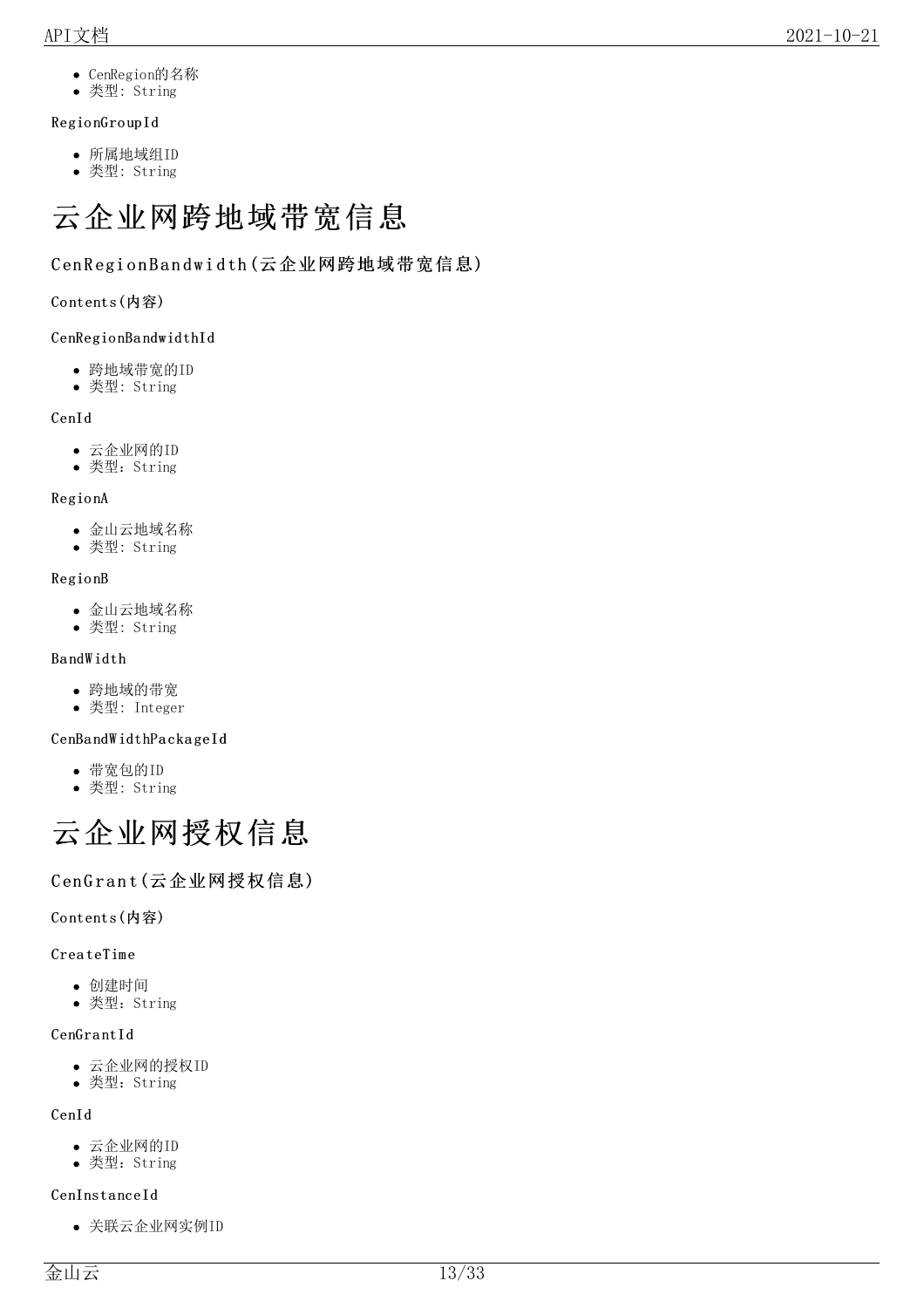类型:String

#### Insta nceType

- 实例类型
- 类型:String
- 有效值:Vpc

#### CenAccountId

- 云企业网的账号ID
- 类型: String

# <span id="page-13-0"></span>云企业网路由信息

### <span id="page-13-1"></span>CenRoute(云企业网路由)

#### <span id="page-13-2"></span>Co ntents(内容)

#### **CreateTime**

- 创建时间
- 类型:String

#### CenId

- 云企业网的ID
- 类型:String

#### CenRouteId

- 云企业网路由的ID
- 类型: String

#### Ro uteSta tus

- 实例类型
- 类型:String
- 有效值: Conflict Active

#### NextHo pInsta nceId

- 下一跳实例ID
- 类型:String

#### NextHopInstanceType

- 下一跳实例类型
- 类型:String
- 有效值:Vpc

NextHopRegion -下一跳实例地域 -类型: String

DestinationCidrBlock -目标网段 -类型: String

# <span id="page-13-3"></span>创建云企业网

### <span id="page-13-4"></span>CreateCen(创建云企业网)

#### <span id="page-13-5"></span>Request Parameters (请求参数)

#### CenNa m e

- 云企业网的名称
- 类型:String
- 是否可缺省: 是
- 缺省值: ksc\_cen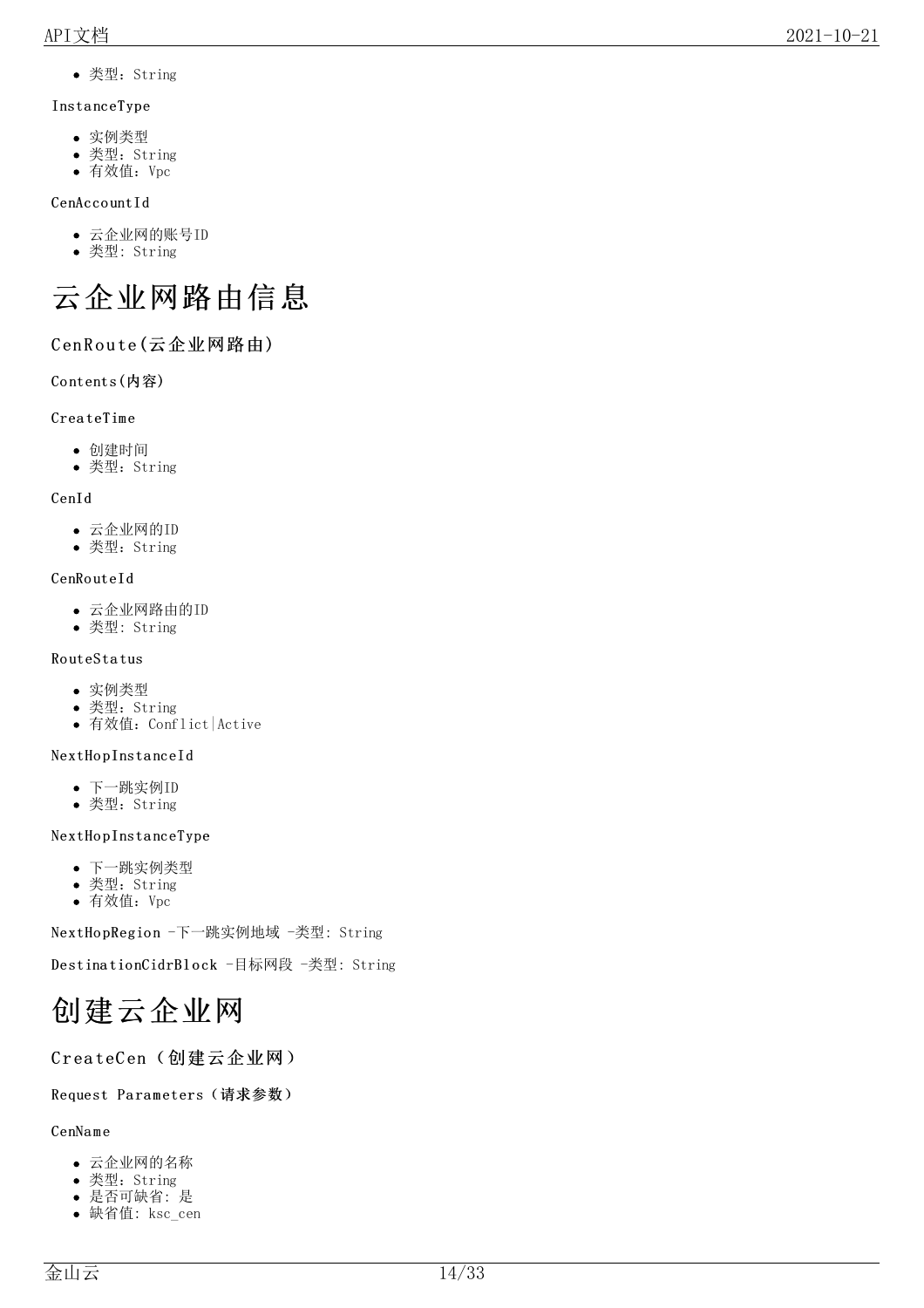#### <span id="page-14-0"></span>Response Elements (返回值)

#### RequestId

- 请求ID
- 类型: String

#### Cen

- 云企业网的内容
- 类型: Cen

#### <span id="page-14-1"></span>请求示例

#### <span id="page-14-2"></span>Sample Request(请求)

http://cen.region.api.ksyun.com?Action=CreateCen&Version=2016-03-04&CenName=test

#### <span id="page-14-3"></span>Sample Response(返回)

```
<CreateCenResponse xmlns="http://cen.ksyun.com/doc/2016-03-04/">
     \langleRequestId>733a98b0-10c2-4c77-a2cb-56432ce984c8\langle/RequestId>
     \langle Cen \rangle<CenName>testOpenAPI-wyt0927</CenName>
          \langle \text{CenId} \ranglebeeaf665-b209-48c8-87ff-47fd781291cc\langle \text{CenId} \rangle<CreateTime>2021-09-27 15:04:16</CreateTime>
     \langle/Cen\rangle\langle/CreateCenResponse>
```
# <span id="page-14-4"></span>修改云企业网

### <span id="page-14-5"></span>ModifyCen(修改云企业网)

#### <span id="page-14-6"></span>Request Parameters (请求参数)

#### CenId

- 云企业网的ID
- 类型: String
- 是否可缺省: 否

#### CenNa m e

- 云企业网的名称
- 类型:String
- 是否可缺省: 是
- 缺省值:缺省时不做调整

#### <span id="page-14-7"></span>Response Elements (返回值)

#### RequestId

- 请求ID
- 类型: String

#### Cen

- 云企业网的内容
- 类型: Cen

#### <span id="page-14-8"></span>请求示例

#### <span id="page-14-9"></span>Sample Request(请求)

http://cen.region.api.ksyun.com?Action=ModifyCen&Version=2016-03-04&CenId=beeaf665-b209-48c8-87ff-47fd781291cc&CenName=testOpenAP I

#### <span id="page-14-10"></span>Sample Response(返回)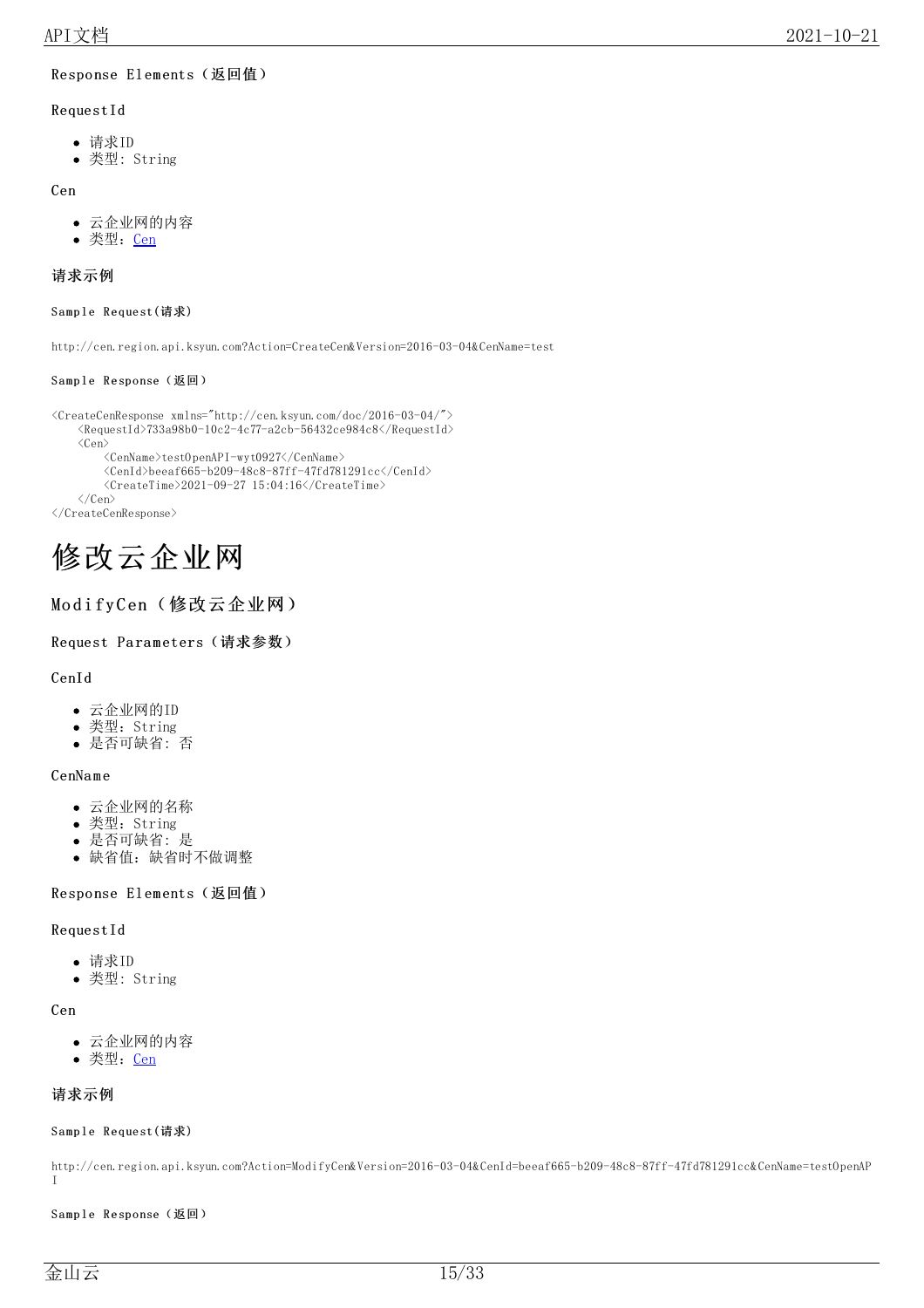```
<ModifyCenResponse xmlns="http://cen.ksyun.com/doc/2016-03-04/">
     \langle Required\rangle449ccd67-e477-451b-9695-e7e4af880f1b\langleRequestId\rangle\langleCen\rangle\langle CenName \rangle \text{testOpenAPI} \langle /CenName \rangle\langle \text{CenId}\ranglebeeaf665-b209-48c8-87ff-47fd781291cc\langle \text{/CenId}\rangle\langleCreateTime>2021-09-27 15:04:16\langle/CreateTime>
```

```
\langle/Cen\rangle
```

```
</ModifyCenResponse>
```
# <span id="page-15-0"></span>删除云企业网

<span id="page-15-1"></span>DeleteCen(删除云企业网)

<span id="page-15-2"></span>Request Parameters (请求参数)

#### CenId

- 云企业网的ID
- 类型:String
- 是否可缺省: 否

<span id="page-15-3"></span>Response Elements (返回值)

#### RequestId

- 请求ID
- 类型: String

#### Return

- 操作是否成功
- 类型: Boolean

#### <span id="page-15-4"></span>请求示例

#### <span id="page-15-5"></span>Sample Request(请求)

http://cen.region.api.ksyun.com?Action=DeleteCen&Version=2016-03-04&CenId=beeaf665-b209-48c8-87ff-47fd781291cc

#### <span id="page-15-6"></span>Sample Response(返回)

<DeleteCenResponse xmlns="http://cen.ksyun.com/doc/2016-03-04/"> <RequestId>7d2ae96d-0de1-4ce3-a217-89440f7c7ea8</RequestId> <Return>true</Return>

</DeleteCenResponse>

# <span id="page-15-7"></span>查询云企业网信息

#### <span id="page-15-8"></span>DescribeCens (查询云企业网信息)

#### <span id="page-15-9"></span>Request Parameters (请求参数)

#### CenId.N

- 云企业网的ID(一个或多个)
- 类型:String
- 是否可缺省: 是
- 缺省值: 查询租户下所有云企业网信息

#### <span id="page-15-10"></span>Response Elements (返回值)

#### RequestId

- 请求ID
- 类型: String

#### CenSet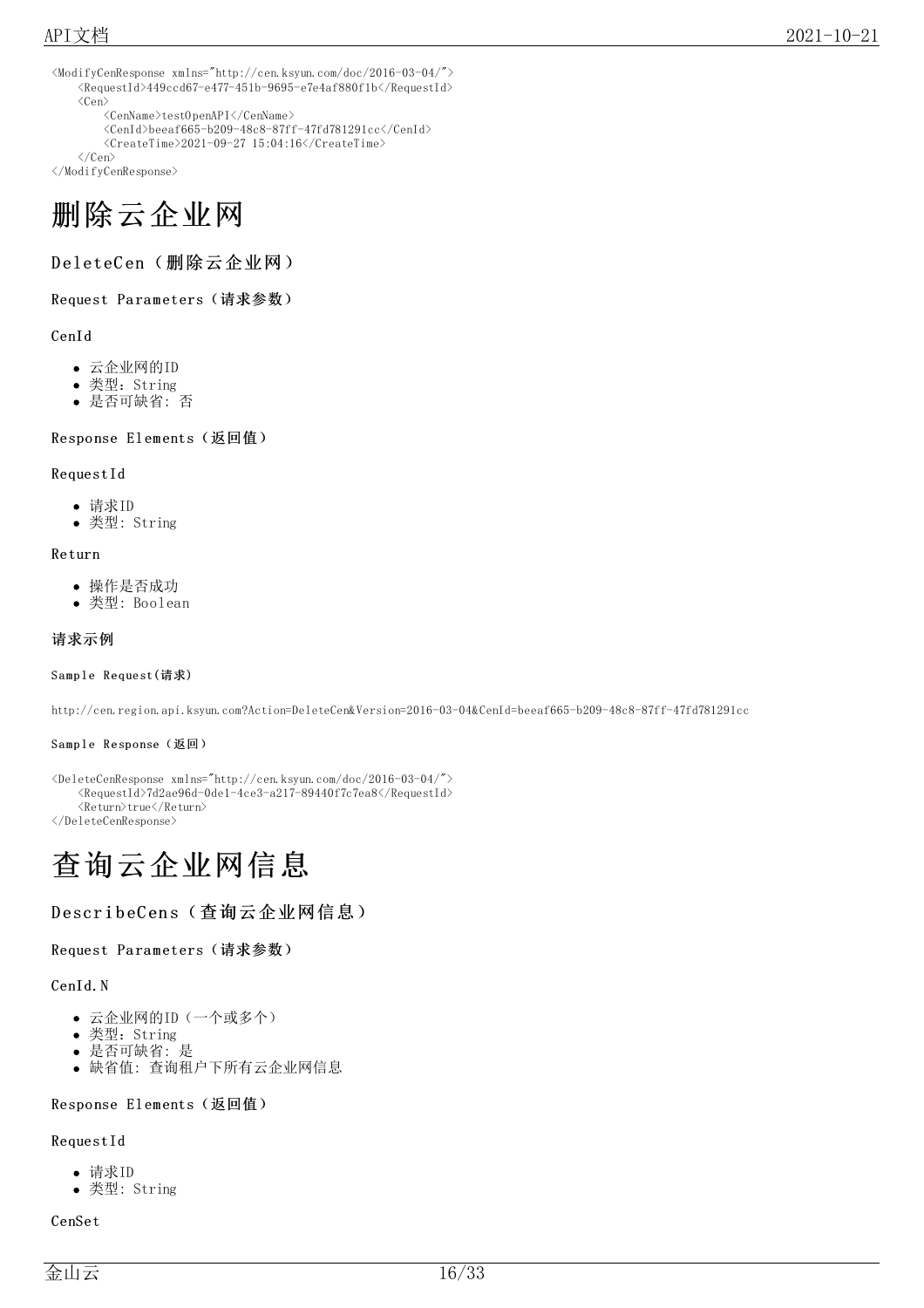- 云企业网的内容
- 类型: Cen list

### <span id="page-16-0"></span>请求示例

#### <span id="page-16-1"></span>Sample Request(请求)

http://cen.region.api.ksyun.com?Action=DescribeCens&Version=2016-03-04&CenId.1=beeaf665-b209-48c8-87ff-47fd781291cc

#### <span id="page-16-2"></span>Sample Response(返回)

```
<DescribeCensResponse xmlns="http://cen.ksyun.com/doc/2016-03-04/">
     \langle \text{RequestId} \rangled7b1b41f-eaed-4234-80c1-b17fdd7fc361\langle \text{RequestId} \rangle\langle CenSet \rangle\langleitem\rangle<CenName>testOpenAPI-wyt_0927</CenName>
                  \langle \text{CenId} \ranglebeeaf665-b209-48c8-87ff-47fd781291cc\langle \text{CenId} \rangle\langleCreateTime\rangle2021-09-27 15:04:16\langle/CreateTime\rangle\langle/item>
     \langle/CenSet\rangle</DescribeCensResponse>
```
# <span id="page-16-3"></span>云企业网关联实例

### <span id="page-16-4"></span>AttachCenInstance(云企业网关联实例)

#### <span id="page-16-5"></span>Request Parameters (请求参数)

#### CenId

- 云企业网的ID
- 类型: String
- 是否可缺省: 否

### Insta nceType

- 实例类型
- 类型:String
- 有效值:Vpc
- 是否可缺省: 否

#### **CenRegion**

- [金山云地域名称](https://docs.ksyun.com/documents/40391)
- 类型: String 是否可缺省: 否

#### CenInsta nceId

- 实例的ID
- 类型:String
- 是否可缺省: 否

#### Insta nceAcco untId

- 账号ID,可添加同账号或其他账号的实例
- 类型: String
- 是否可缺省: 是
- 缺省值:当前账号

#### <span id="page-16-6"></span>Response Elements (返回值)

#### RequestId

- 请求ID
- 类型: String

#### Return

操作是否成功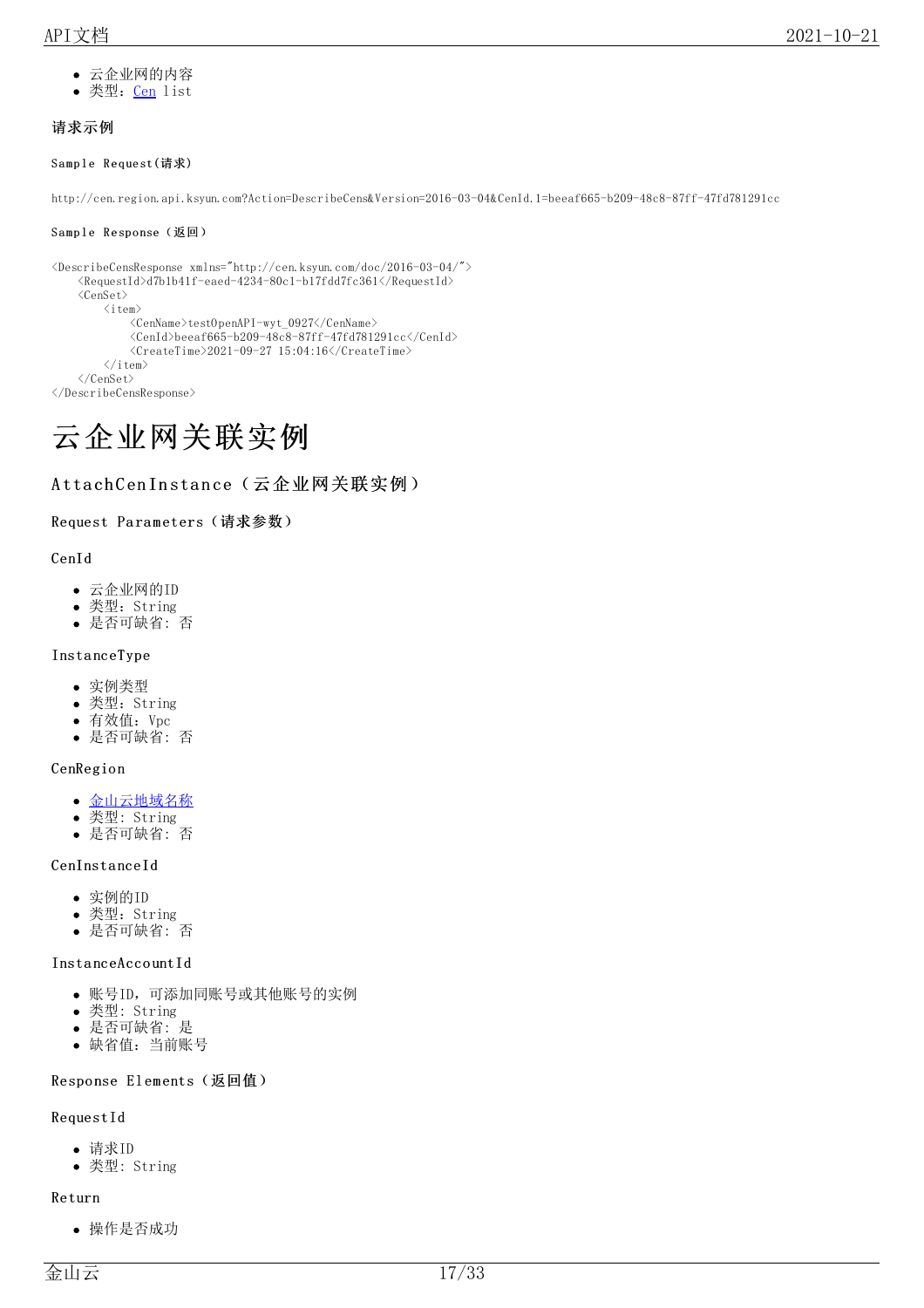类型: Boolean

#### <span id="page-17-0"></span>请求示例

#### <span id="page-17-1"></span>Sample Request(请求)

http://cen.region.api.ksyun.com?Action=AttachCenInstance&Version=2016-03-04&CenId=beeaf665-b209-48c8-87ff-47fd781291cc&InstanceTyp e=Vpc&CenRegion=cn-beijing-6&CenInstanceId=7644930b-14a6-4c45-a5a9-e5baad682ba6

#### <span id="page-17-2"></span>Sample Response(返回)

<AttachCenInstanceResponse xmlns="http://cen.ksyun.com/doc/2016-03-04/">  $<\!\!{\rm RequestId}\!\!>\!\!97e3dfbf-316b-4242-86f8-bff6ea43e49f\!\!\\/\!70equestId\!\!>$ 

<Return>true</Return>

</AttachCenInstanceResponse>

# <span id="page-17-3"></span>云企业网解绑实例

### <span id="page-17-4"></span>DetachCenInstance(云企业网解绑实例)

#### <span id="page-17-5"></span>Request Parameters (请求参数)

#### CenId

- 云企业网的ID
- 类型: String
- 是否可缺省: 否

#### CenInsta nceId

- 关联的实例的ID
- 类型:String
- 是否可缺省: 否

<span id="page-17-6"></span>Response Elements (返回值)

#### RequestId

- 请求ID
- 类型: String

#### Return

- 操作是否成功
- 类型: Boolean

#### <span id="page-17-7"></span>请求示例

#### <span id="page-17-8"></span>Sample Request(请求)

http://cen.region.api.ksyun.com?Action=DetachCenInstance&Version=2016-03-04&CenInstanceId=7644930b-14a6-4c45-a5a9-e5baad682ba6&Ce nId=beeaf665-b209-48c8-87ff-47fd781291cc

#### <span id="page-17-9"></span>Sample Response(返回)

<DetachCenInstanceResponse xmlns="http://cen.ksyun.com/doc/2016-03-04/">  $\langle$ RequestId>7bf46867-c012-400d-90fb-65cd116128d2 $\langle$ /RequestId> <Return>true</Return> </DetachCenInstanceResponse>

# <span id="page-17-10"></span>查询云企业网绑定的实例信息

### <span id="page-17-11"></span>DescribeCenInstances(查询云企业网关联的实例信息)

#### <span id="page-17-12"></span>Request Parameters (请求参数)

CenInstanceId.N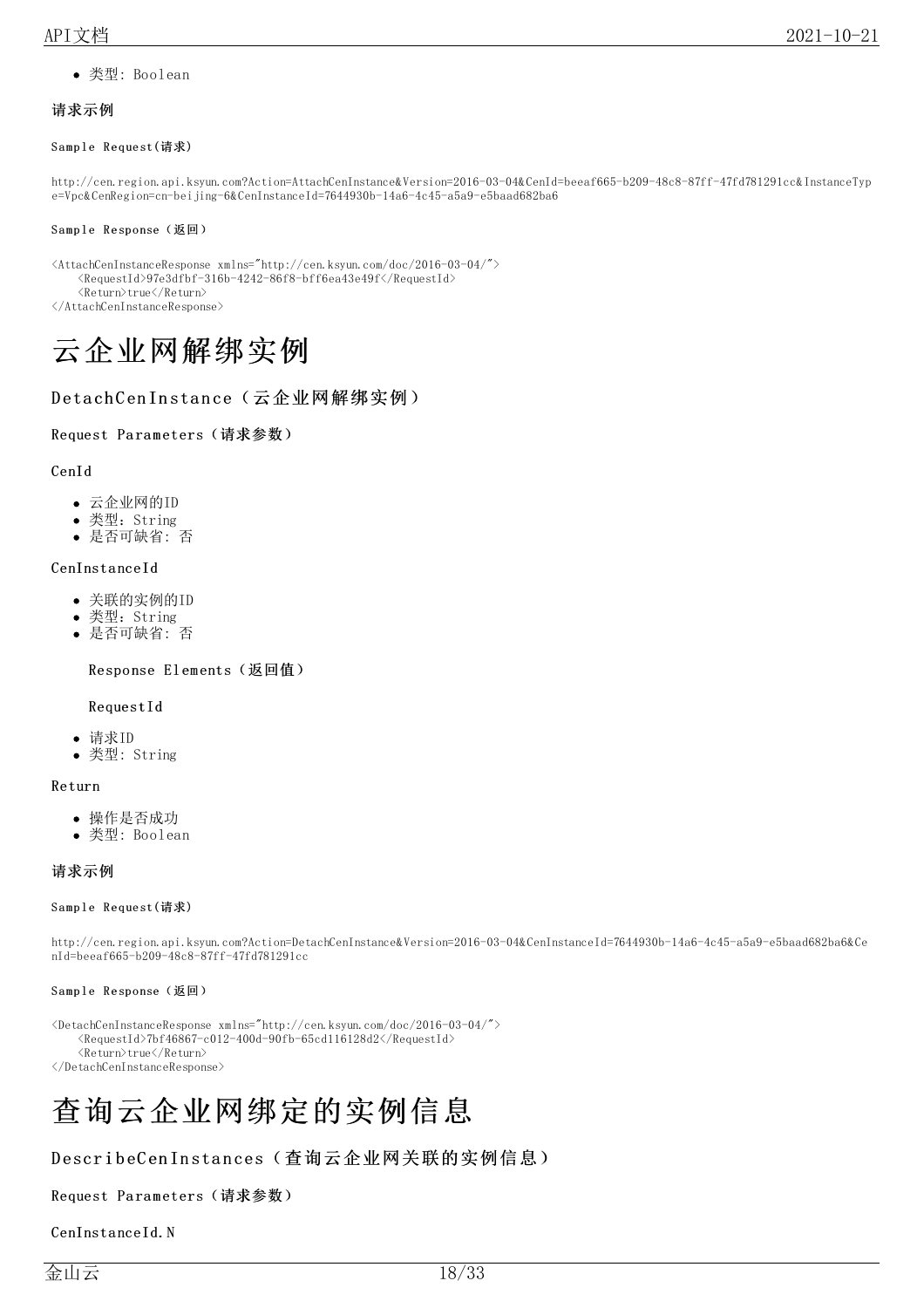- 云企业网关联的实例ID,一个或多个
- $\bullet$ 类型: String
- 是否可缺省: 是
- 缺省值: 查询region下的所有实例信息

#### Fil ter.N

- cen-id,云企业网id
- 类型: Filter list
- 是否可缺省: 是

#### <span id="page-18-0"></span>Response Elements (返回值)

#### RequestId

- 请求ID
- 类型: String

#### CenInsta nceSet

- 云企业网关联的实例信息
- 类型: CenInstance List

#### <span id="page-18-1"></span>请求示例

#### <span id="page-18-2"></span>Sample Request(请求)

http://cen.region.api.ksyun.com?Action=DescribeCenInstances&Version=2016-03-04&CenInstanceId.1=7644930b-14a6-4c45-a5a9-e5baad682b a6

#### <span id="page-18-3"></span>Sample Response(返回)

```
<\!\!{\rm DescribeCenInstancesResponse}\ \texttt{xmlns}\texttt{=}'' \texttt{http://cen.ksym.com/doc/2016-03-04/}''\texttt{>}<RequestId>46b46cea-b67f-4c5c-a9c0-4a7ccd27a47e</RequestId>
     \langleCenInstanceSet\rangle\langleitem\rangle\langle \text{CenId} \ranglebeeaf665-b209-48c8-87ff-47fd781291cc\langle \text{/CenId} \rangle<CenInstanceId>7644930b-14a6-4c45-a5a9-e5baad682ba6</CenInstanceId>
                <InstanceType>Vpc</InstanceType>
                <CenRegion>cn-beijing-6</CenRegion>
                <InstanceAccountId>73408690</InstanceAccountId>
           \langle/item>
     \langle/CenInstanceSet\rangle
```
</DescribeCenInstancesResponse>

# <span id="page-18-4"></span>查询所有地域组信息

### <span id="page-18-5"></span>DescribeRegionGroups(查询所有地域组信息)

除公共参数外,不需要其他入参

#### <span id="page-18-6"></span>Response Elements (返回值)

#### RequestId

- 请求ID
- 类型: String

#### Regio nGro upId

- 地域组ID
- 类型: String

#### Regio nGro upNa m e

- 地域组名称
- 类型: String

#### <span id="page-18-7"></span>请求示例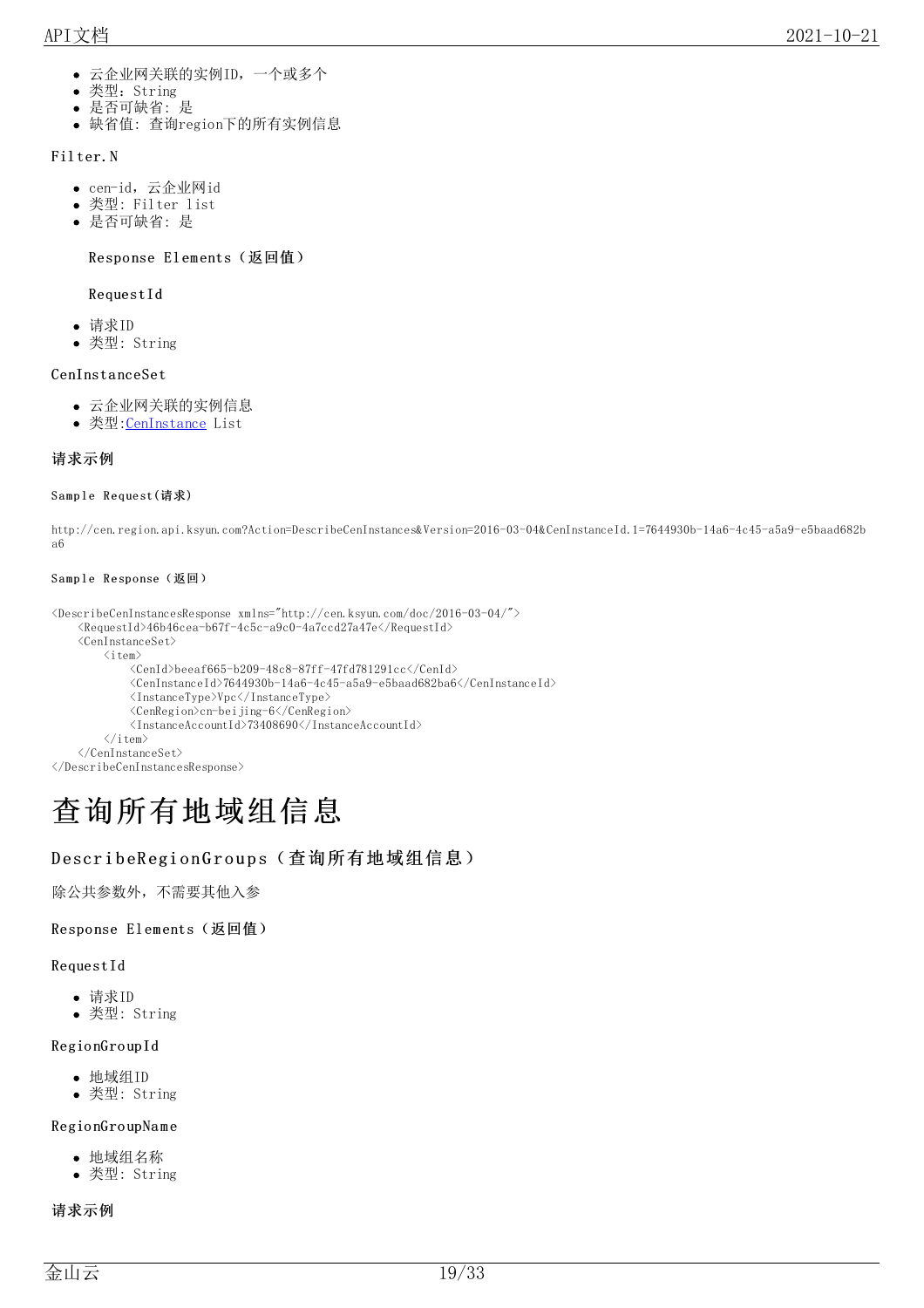#### <span id="page-19-0"></span>Sample Request(请求)

http://cen.region.api.ksyun.com?Action=DescribeRegionGroups&Version=2016-03-04

#### <span id="page-19-1"></span>Sample Response(返回)

```
<DescribeRegionGroupsResponse xmlns="http://cen.ksyun.com/doc/2016-03-04/">
      \langle Required \rangle52414674-fa02-4444-a35c-bd3932f6d777\langle /RequestId\rangle\langleRegionGroupSet\rangle\langleitem\rangle<\!\!RegionGroupId\!\!>\!\!0f083229\!-\!d5c2\!-\!4a48\!-\!85ce\!-\!01445c08e4b0\!\!\\/\!RegionGroupId\!\!>\langle RegionGroupName \rangle Europe \langle/RegionGroupName \rangle\langle/item>
           \langleitem\rangle\langleRegionGroupId\ranglef0617636-dc68-4f26-838b-f58c24672920\langle/RegionGroupId\rangle\langle RegionGroupName \rangle Asia-Pacific \langle/RegionGroupName \rangle\langle/item>
           \langleitem\rangle<RegionGroupId>660d31fe-ae77-46a3-bea3-277ec0f7b768</RegionGroupId>
                 \langle RegionGroupName \rangle China \langle/RegionGroupName \rangle\langle/item>
     \langle/RegionGroupSet>
</DescribeRegionGroupsResponse>
```
# <span id="page-19-2"></span>新建云企业网带宽包

### <span id="page-19-3"></span>CreateCenBandWidthPackage(新建云企业网带宽包)

#### <span id="page-19-4"></span>Request Parameters (请求参数)

#### CenId

- 云企业网ID
- 类型:String
- 是否可缺省: 是
- 缺省值:空

#### Na m e

- 带宽包名称
- 类型: String
- 是否可缺省: 是
- 缺省值: ksc\_cenpkg

#### Regio nAGro upId

- 地域组ID
- 类型: String
- 是否可缺省: 否

#### Regio nBGro upId

- 对端的地域ID
- 类型: String
- 是否可缺省: 否

#### Ba ndW idth

- 带宽包的带宽,单位Mbps
- 类型: Integer
- 是否可缺省: 否

#### Cha rgeType

- 计费类型
- 类型: String
- 有效值:PrePaidByMonth (包年包月)
- 是否可缺省: 是
- 缺省值:PrePaidByMonth

#### Purcha seTim e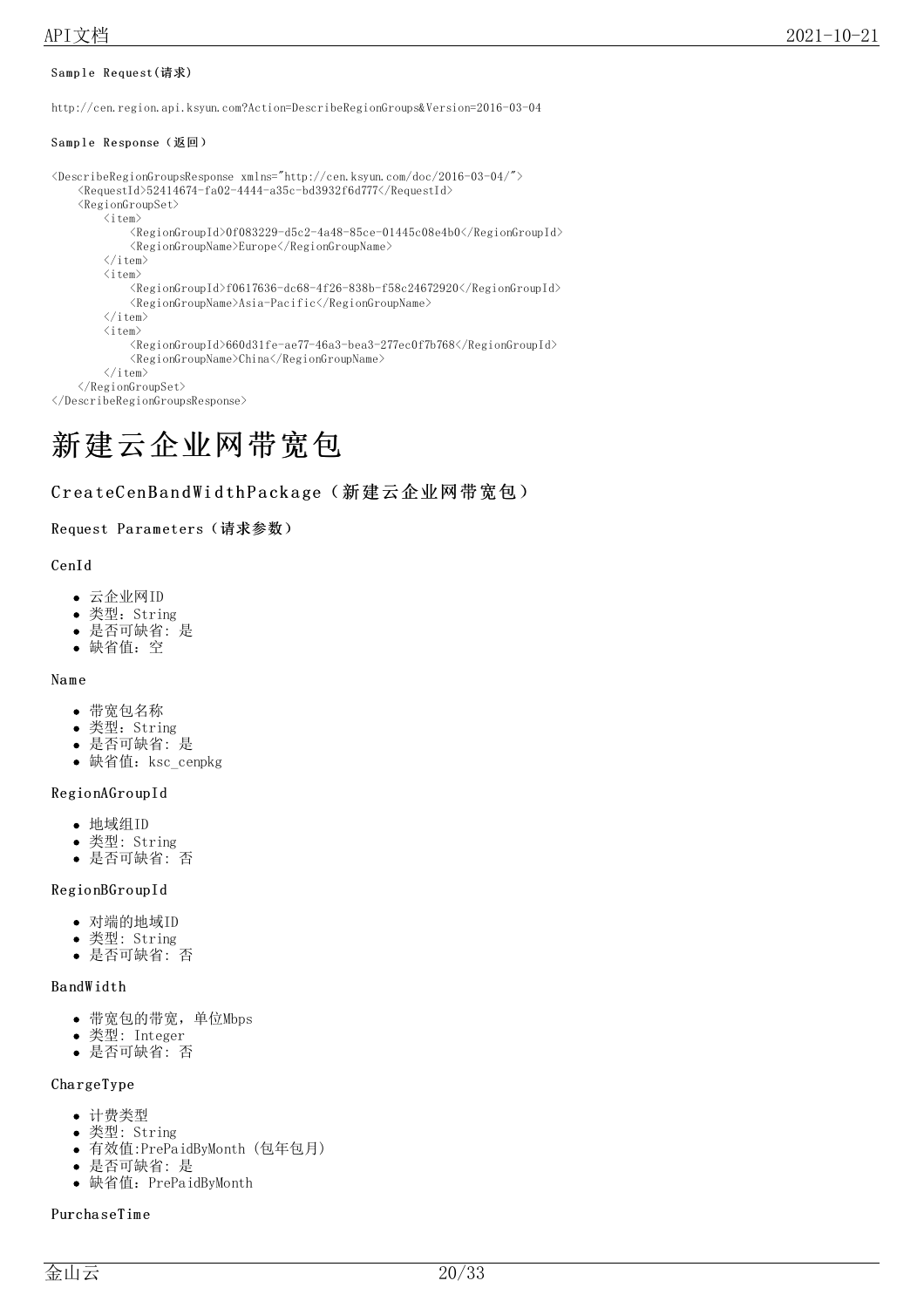- 购买时长,单位月
- 类型: Integer
- 有效值:当计费类型为Monthly(包年包月)时,有效值1-36
- 是否可缺省: 否

#### Pro jectId

- 带宽包的项目ID
- 类型: String
- 是否可缺省: 是
- 缺省值: 默认项目

#### <span id="page-20-0"></span>Response Elements (返回值)

#### RequestId

- 请求ID
- 类型: String

#### CenBa ndW idthPa cka ge

- 云企业网的信息
- 类型: CenBandWidthPackage

#### <span id="page-20-1"></span>请求示例

#### <span id="page-20-2"></span>Sample Request(请求)

http://cen.region.api.ksyun.com?Action=CreateCenBandWidthPackage&Version=2016-03-04&CenId=beeaf665-b209-48c8-87ff-47fd781291cc&Na me=ksc\_cenpkg&RegionAGroupId=660d31fe-ae77-46a3-bea3-277ec0f7b768&RegionBGroupId=660d31fe-ae77-46a3-bea3-277ec0f7b768&BandWidth= 5&ChargeType=PrePaidByMonth&PurchaseTime=1

#### <span id="page-20-3"></span>Sample Response(返回)

<CreateCenBandWidthPackageResponse xmlns="http://cen.ksyun.com/doc/2016-03-04/">

 $\langle Required \rangle 0a8c0159-47ea-43e4-9c7f-8933afd1db51\langle/RequestId\rangle$ 

<CenBandWidthPackage>

- $<\!\!CenBandWidth PackageId\!\!>cd6c86b7-7094-41c6-93f9-f0e180049847<\!\!/CenBandWidthPackageId\!\!>$
- $\langle$ CreateTime $\rangle$ 2021-09-27 17:01:39 $\langle$ /CreateTime $\rangle$

<Name>ksc\_cenpkg</Name>

 $\langle \text{CenId} \rangle$ beeaf665-b209-48c8-87ff-47fd781291cc $\langle \text{CenId} \rangle$ 

<RegionAGroupId>660d31fe-ae77-46a3-bea3-277ec0f7b768</RegionAGroupId>

<RegionBGroupId>660d31fe-ae77-46a3-bea3-277ec0f7b768</RegionBGroupId>

<BandWidth>5</BandWidth>

</CenBandWidthPackage>

</CreateCenBandWidthPackageResponse>

# <span id="page-20-4"></span>修改云企业网带宽包

### <span id="page-20-5"></span>ModifyCenBandWidthPackage(修改云企业网带宽包)

#### <span id="page-20-6"></span>Request Parameters (请求参数)

#### CenBa ndW idthPa cka geId

- 带宽包ID
- 类型: String
- 是否可缺省: 否

#### Ba ndW idth

- 带宽包的带宽
- 类型: Integer
- 是否可缺省: 否

#### <span id="page-20-7"></span>Response Elements (返回值)

#### RequestId

请求ID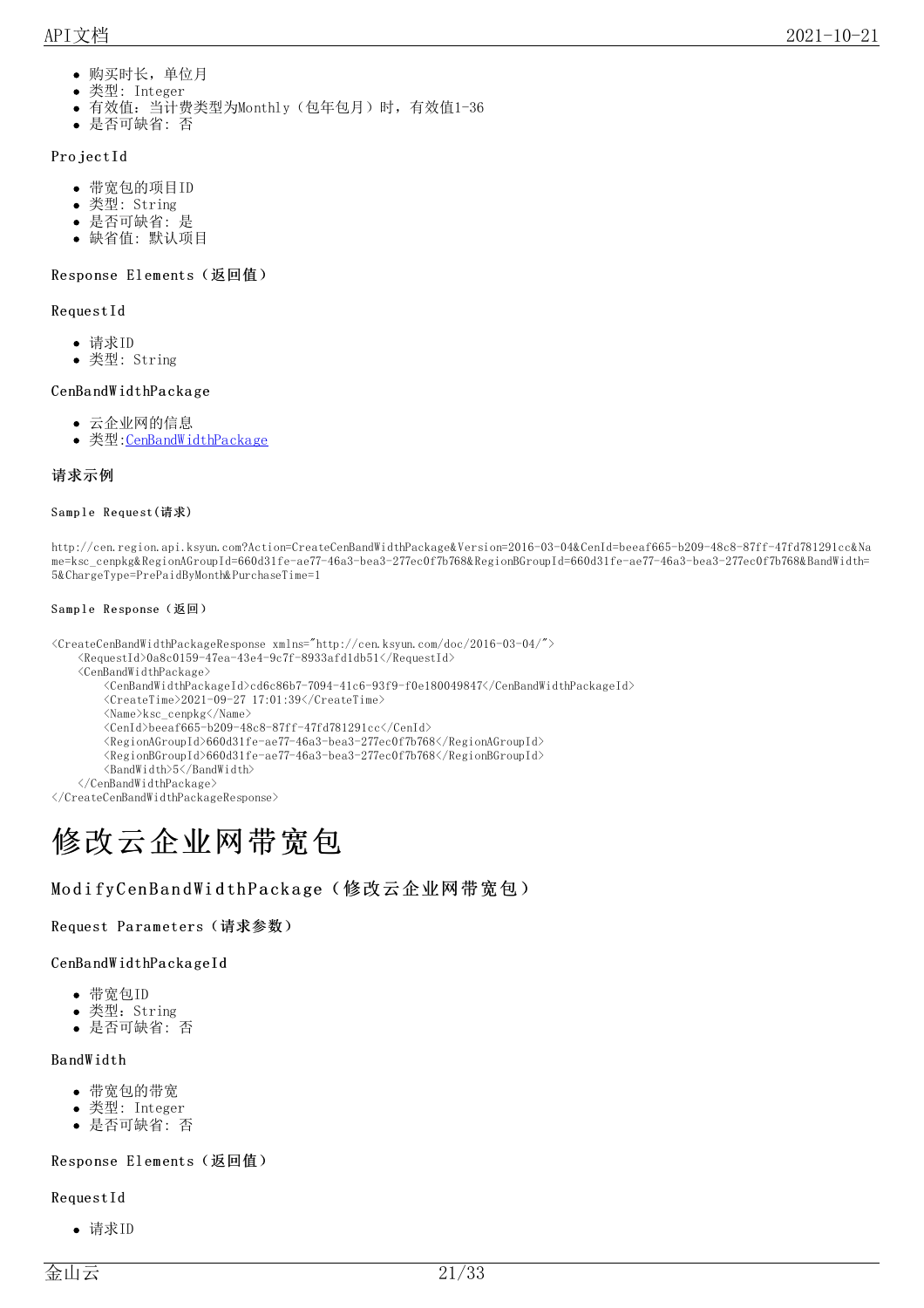类型: String

#### CenBa ndW idthPa cka ge

- 云企业网带宽包的信息
- 类型: [CenBandWidthPackage](https://docs.ksyun.com/documents/40389)

#### <span id="page-21-0"></span>请求示例

#### <span id="page-21-1"></span>Sample Request(请求)

http://cen.region.api.ksyun.com?Action=ModifyCenBandWidthPackage&Version=2016-03-04&CenBandWidthPackageId=cd6c86b7-7094-41c6-93f9 -f0e180049847&BandWidth=6

#### <span id="page-21-2"></span>Sample Response(返回)

<ModifyCenBandWidthPackageResponse xmlns="http://cen.ksyun.com/doc/2016-03-04/">

 $\langle Required\$ 97abd6ff-9d2a-425f-867e-f86e857fea0b $\langle RequestId \rangle$ 

<CenBandWidthPackage>

- <CenBandWidthPackageId>cd6c86b7-7094-41c6-93f9-f0e180049847</CenBandWidthPackageId>
- $\langle$ CreateTime>2021-09-27 17:01:39 $\langle$ /CreateTime>
- $\langle Name \rangle ksc\_cenpkg\langle /Name \rangle$
- $\langle \text{CenId}\rangle$ beeaf665-b209-48c8-87ff-47fd781291cc $\langle \text{CenId}\rangle$
- $\langle$ RegionAGroupId $\rangle$ 660d31fe-ae77-46a3-bea3-277ec0f7b768 $\langle$ /RegionAGroupId $\rangle$
- <RegionBGroupId>660d31fe-ae77-46a3-bea3-277ec0f7b768</RegionBGroupId>
- <BandWidth>6</BandWidth>

</CenBandWidthPackage>

</ModifyCenBandWidthPackageResponse>

# <span id="page-21-3"></span>删除云企业网带宽包

#### <span id="page-21-4"></span>DeleteCenBandWidthPackage(删除云企业网带宽包)

#### <span id="page-21-5"></span>Request Parameters (请求参数)

#### CenBa ndW idthPa cka geId

- 带宽包ID
- 类型:String
- 是否可缺省: 否

<span id="page-21-6"></span>Response Elements (返回值)

#### RequestId

- 请求ID
- 类型: String

#### Return

- 操作是否成功
- 类型: Boolean

#### <span id="page-21-7"></span>请求示例

#### <span id="page-21-8"></span>Sample Request(请求)

http://cen.region.api.ksyun.com?Action=DeleteCenBandWidthPackage&Version=2016-03-04&CenBandWidthPackageId=36be097b-9e80-4a3c-9916 -904cf79418b3

#### <span id="page-21-9"></span>Sample Response(返回)

<DeleteCenBandWidthPackage xmlns="http://cen.ksyun.com/doc/2016-03-04/">  $\langle$ RequestId>d57a86b1-c400-4da5-8861-ba2a310a6fec $\langle$ /RequestId> <Return>true</Return>

</DeleteCenBandWidthPackage>

# <span id="page-21-10"></span>绑定云企业网带宽包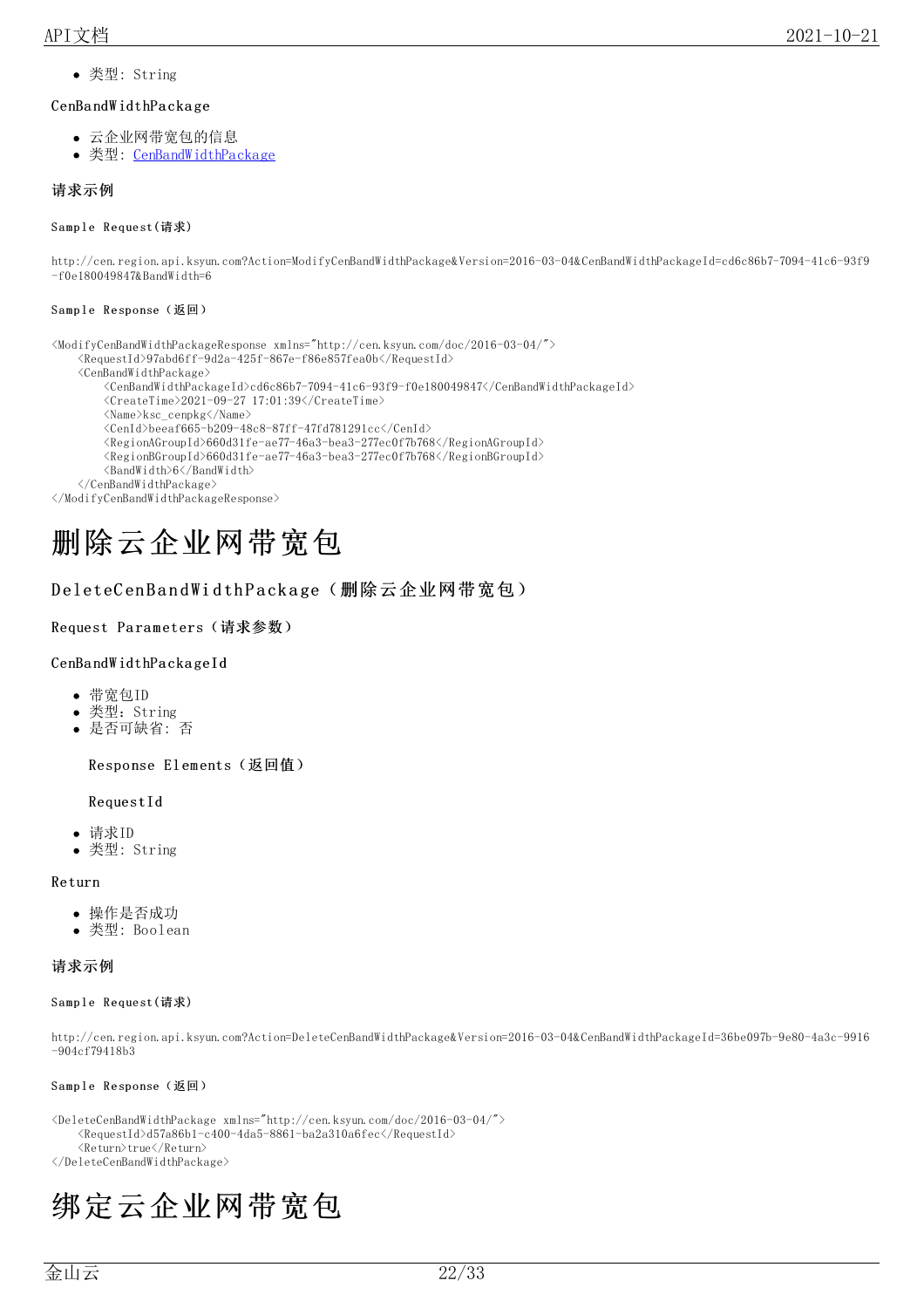### <span id="page-22-0"></span>AttachCenBandWidthPackage(绑定云企业网带宽包)

<span id="page-22-1"></span>Request Parameters (请求参数)

#### CenBa ndW idthPa cka geId

- 带宽包的ID
- 类型: String
- 是否可缺省: 否

#### CenId

- 云企业网的ID
- 类型:String
- 是否可缺省: 否

#### <span id="page-22-2"></span>Response Elements (返回值)

#### RequestId

- 请求ID
- 类型: String

#### Return

- 操作是否成功
- 类型: Boolean

#### <span id="page-22-3"></span>请求示例

#### <span id="page-22-4"></span>Sample Request(请求)

http://cen.region.api.ksyun.com?Action=AttachCenBandWidthPackage&Version=2016-03-04&CenBandWidthPackageId=36be097b-9e80-4a3c-9916 -904cf79418b3&CenId=beeaf665-b209-48c8-87ff-47fd781291cc

#### <span id="page-22-5"></span>Sample Response(返回)

 $\verb|40141| and \verb|W111| and \verb|W111| are the same as \verb|m111|, \verb|m111|, \verb|m111|, \verb|m111|, \verb|m111|, \verb|m111|, \verb|m111|, \verb|m111|, \verb|m111|, \verb|m111|, \verb|m111|, \verb|m111|, \verb|m111|, \verb|m111|, \verb|m111|, \verb|m111|, \verb|m111|, \verb|m111|, \verb|m111|, \verb|m111|, \verb|m111|,$  $\langle\text{RequestId}\rangle$ b14ca86b-1141-43da-9a59-7e1da6cfb24c $\langle\text{/RequestId}\rangle$ <Return>true</Return>

</AttachCenBandWidthPackageResponse>

# <span id="page-22-6"></span>解绑云企业网带宽包

### <span id="page-22-7"></span>DetachCenBandWidthPackage(解绑云企业网带宽包)

#### <span id="page-22-8"></span>Request Parameters (请求参数)

#### CenBa ndW idthPa cka geId

- 带宽包的ID
- 类型: String
- 是否可缺省: 否

#### CenId

- 云企业网的ID
- 类型: String
- 是否可缺省: 否

#### <span id="page-22-9"></span>Response Elements (返回值)

#### RequestId

- 请求ID
- 类型: String

#### Return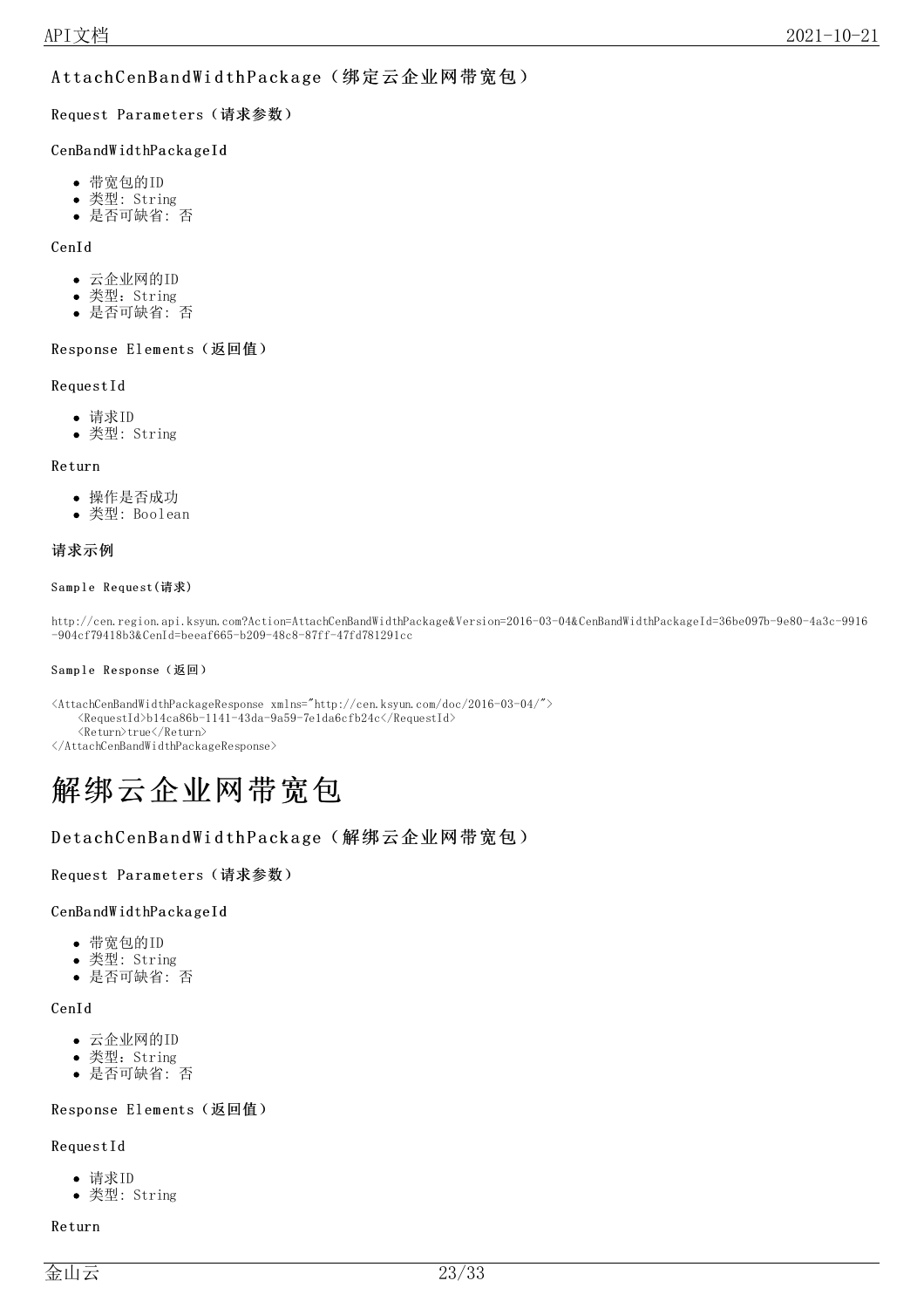- 操作是否成功
- 类型: Boolean

#### <span id="page-23-0"></span>请求示例

#### <span id="page-23-1"></span>Sample Request(请求)

http://cen.region.api.ksyun.com?Action=DetachCenBandWidthPackage&Version=2016-03-04&CenBandWidthPackageId=36be097b-9e80-4a3c-9916 -904cf79418b3&CenId=beeaf665-b209-48c8-87ff-47fd781291cc

#### <span id="page-23-2"></span>Sample Response(返回)

<DetachCenBandWidthPackageResponse xmlns="http://cen.ksyun.com/doc/2016-03-04/">  $<\!\!RequestId\!\!>\!\!6f09b6eb\!\!-\!\!35a5\!\!-\!\!457e\!\!-\!\!bf0fcfc\!\!-\!\!cc4c22d59571\!\!<\!\!/\!Requestld\!\!>$ <Return>true</Return> </DetachCenBandWidthPackageResponse>

# <span id="page-23-3"></span>查询云企业网带宽包

### <span id="page-23-4"></span>DescribeCenBandWidthPackages(查询云企业网带宽包)

#### <span id="page-23-5"></span>Request Parameters (请求参数)

#### CenBandWidthPackageId.N

- 带宽包的ID,一个或多个
- 类型: String

#### Pro jectId.N

- 项目ID,一个或多个
- 类型: String

#### Fil ter.N

- Cen-id, 云企业网ID
- 类型: Filter list
- 是否可缺省: 是

#### <span id="page-23-6"></span>Response Elements (返回值)

#### RequestId

- 请求ID
- 类型: String

#### CenBa ndW idthPa cka ge

- 云企业网带宽包信息
- 类型[:CenBandWidthPackage](https://docs.ksyun.com/documents/40389) List

#### <span id="page-23-7"></span>请求示例

#### <span id="page-23-8"></span>Sample Request(请求)

http://cen.region.api.ksyun.com?Action=DescribeCenBandWidthPackages&Version=2016-03-04&CenBandWidthPackageId.1=36be097b-9e80-4a3c -9916-904cf79418b3&ProjectId.1=0

#### <span id="page-23-9"></span>Sample Response(返回)

```
<DescribeCenBandWidthPackagesResponse xmlns="http://cen.ksyun.com/doc/2016-03-04/">
     \langleRequestId>bb290608-3e78-46a2-adcb-1b386692b820\langle/RequestId>
     <CenBandWidthPackageSet>
          \langleitem\rangle\langle \text{BillType}\rangle1\langle \text{/BillType}\rangle<ProductWhat>1</ProductWhat>
                \langleServiceEndTime\rangle2021-10-27 23:59:59\langle/ServiceEndTime\rangle<CenBandWidthPackageId>36be097b-9e80-4a3c-9916-904cf79418b3</CenBandWidthPackageId>
                \langleCreateTime>2021-09-27 17:45:55\langle/CreateTime>
                \langle Name \rangle \text{test} \langle / \text{Name} \rangle
```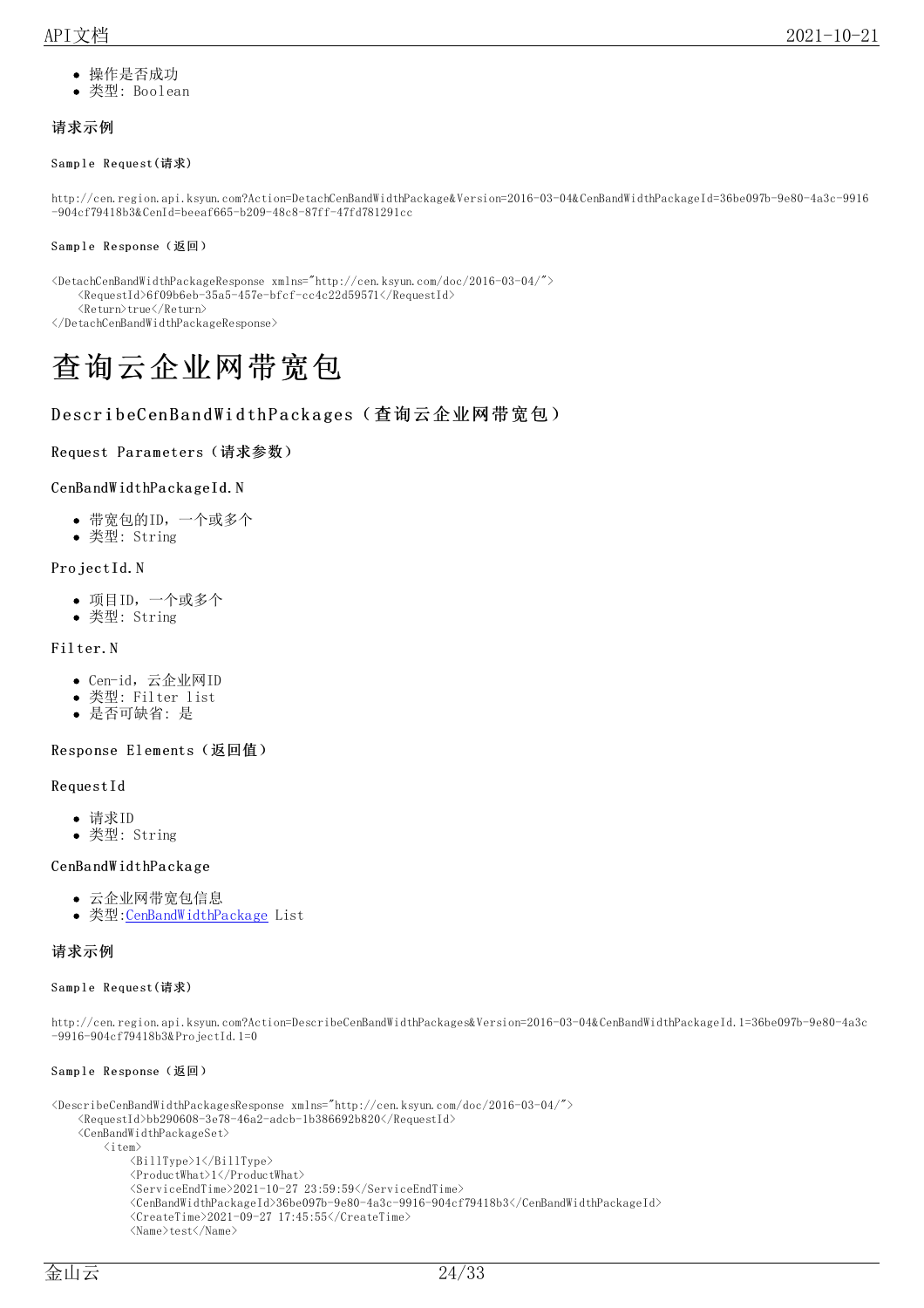| $\langle ProjectId \rangle 0 \langle /ProjectId \rangle$                                                    |
|-------------------------------------------------------------------------------------------------------------|
| $\langle$ RegionAGroupId $\rangle$ f0617636-dc68-4f26-838b-f58c24672920 $\langle$ /RegionAGroupId $\rangle$ |
| $\langle$ RegionBGroupId $\rangle$ f0617636-dc68-4f26-838b-f58c24672920 $\langle$ /RegionBGroupId $\rangle$ |
| <bandwidth>2</bandwidth>                                                                                    |
| $+$ $\rho$ m $>$                                                                                            |

 $\langle$ ite  $\langle$ /CenBandWidthPackageSet> </DescribeCenBandWidthPackagesResponse>

# <span id="page-24-0"></span>查询云企业网带宽包用量

### <span id="page-24-1"></span>DescribeCenBandWidthPackageUsage(查询云企业网带宽包用量)

#### <span id="page-24-2"></span>Request Parameters (请求参数)

#### CenBa ndW idthPa cka geId

- 带宽包的ID
- 类型: String

#### <span id="page-24-3"></span>Response Elements (返回值)

#### RequestId

- 请求ID
- 类型: String

#### CenBa ndwidthPa cka geUsa ge

- 云企业网带宽包用量信息
- 类型[:CenBandwidthPackageUsage](https://docs.ksyun.com/documents/40390)

#### <span id="page-24-4"></span>请求示例

#### <span id="page-24-5"></span>Sample Request(请求)

http://cen.region.api.ksyun.com?Action=DescribeCenBandWidthPackageUsage&Version=2016-03-04&CenBandWidthPackageId=36be097b-9e80-4a 3c-9916-904cf79418b3

#### <span id="page-24-6"></span>Sample Response(返回)

```
<DescribeCenBandWidthPackageUsageResponse xmlns="http://cen.ksyun.com/doc/2016-03-04/">
    \langleRequestId>76cb2980-f595-4047-ad9c-56c2d3146cca\langle/RequestId>
    <CenBandWidthPackageUsage>
        <PackageUsage>0</PackageUsage>
        <CenBandWidthPackageId>36be097b-9e80-4a3c-9916-904cf79418b3</CenBandWidthPackageId>
    </CenBandWidthPackageUsage>
</DescribeCenBandWidthPackageUsageResponse>
```
# <span id="page-24-7"></span>查询地域的信息

#### <span id="page-24-8"></span>DescribeCenRegions (查询地域的信息)

#### <span id="page-24-9"></span>Request Parameters (请求参数)

#### Fil ter.N

- region-group-id, 地域组ID
- 类型: Filter list
- 是否可缺省: 是

#### <span id="page-24-10"></span>Response Elements (返回值)

#### RequestId

- 请求ID
- 类型: String

#### **CenRegion**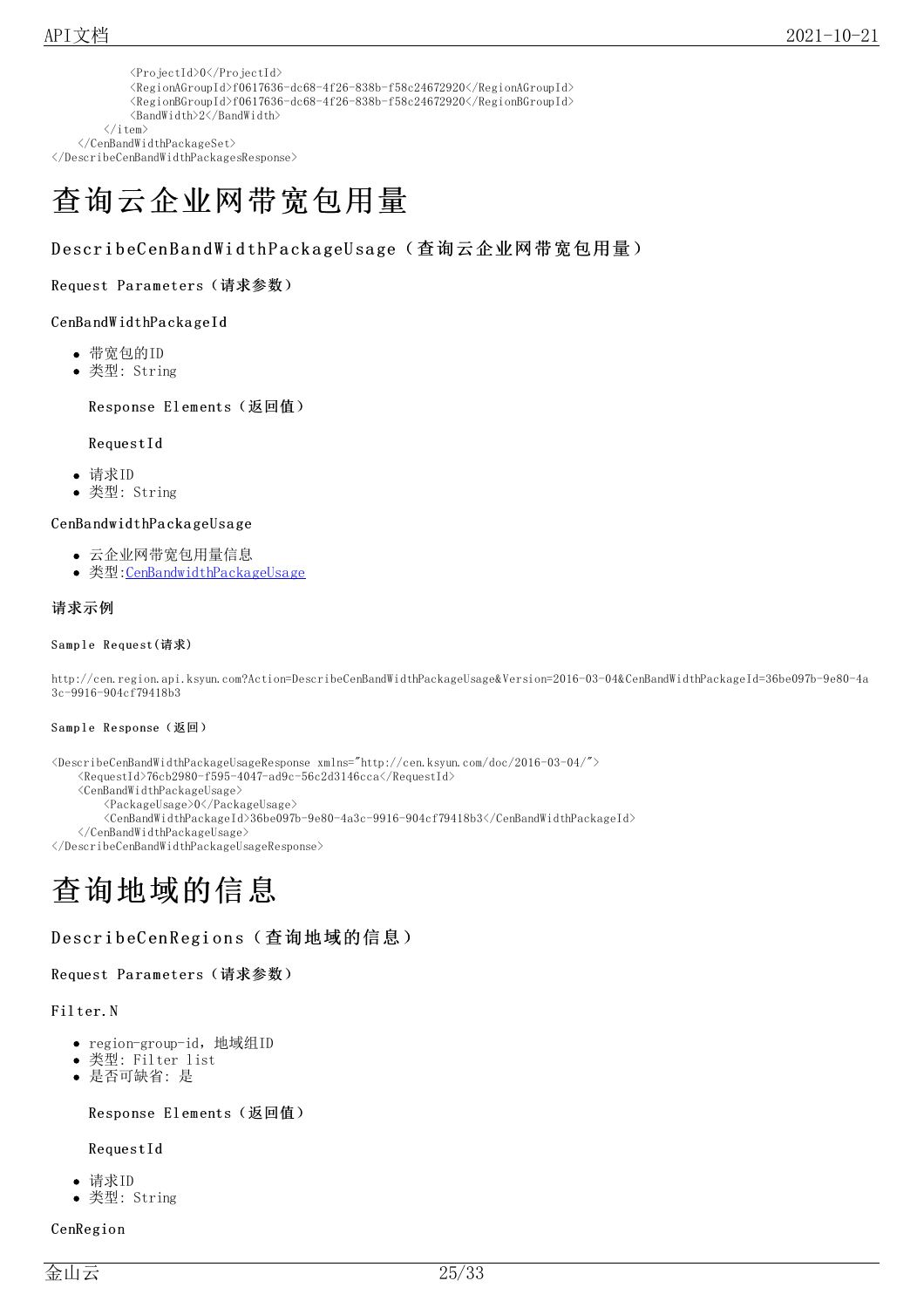- 云企业网Region信息
- 类型: [CenRegion](https://docs.ksyun.com/documents/40391) List

### <span id="page-25-0"></span>请求示例

<span id="page-25-1"></span>Sample Request(请求)

http://cen.region.api.ksyun.com?Action=DescribeCenRegions&Version=2016-03-04

#### <span id="page-25-2"></span>Sample Response(返回)

```
<DescribeCenRegionsResponse xmlns="http://cen.ksyun.com/doc/2016-03-04/">
    <RequestId>a65b1ad7-56ad-4fe2-aba1-3a4cb72b9130</RequestId>
    \langleCenRegionSet\rangle\langleitem\rangle<CenRegionId>c0ad0fac-e112-43b7-9f3b-8a777a5c1082</CenRegionId>
              <CenRegionName>cn-hongkong-2</CenRegionName>
              \langleRegionGroupId>f0617636-dc68-4f26-838b-f58c24672920\langle/RegionGroupId>
         \langle/item>
         \langleitem\rangle<CenRegionId>0dd2b2a8-a39c-4185-80b6-a1f80bb4296e</CenRegionId>
              <CenRegionName>cn-guangzhou-1</CenRegionName>
              \langle RegionGroupId\rangle 660d31fe-ae77-46a3-bea3-277ec0f7b768\langle/RegionGroupId\rangle\langle/item>
         \langleitem\rangle<CenRegionId>76e04da7-a24c-43ff-9513-c992da249a31</CenRegionId>
              <CenRegionName>cn-shanghai-2</CenRegionName>
              <RegionGroupId>660d31fe-ae77-46a3-bea3-277ec0f7b768</RegionGroupId>
         \langle/item>
         \langleitem\rangle\langleCenRegionId\ranglec34f3b40-72a2-4285-8632-b3328a685ccf\langle/CenRegionId\rangle<CenRegionName>cn-beijing-6</CenRegionName>
              <RegionGroupId>660d31fe-ae77-46a3-bea3-277ec0f7b768</RegionGroupId>
         \langle/item>
    </CenRegionSet>
</DescribeCenRegionsResponse>
```
# <span id="page-25-3"></span>设置云企业网跨地域带宽

### <span id="page-25-4"></span>CreateCenRegionBandwidth(设置云企业网跨地域带宽)

#### <span id="page-25-5"></span>Request Parameters (请求参数)

#### CenId

- 带宽包的ID
- 类型: String
- 是否可缺省: 否

#### Regio nA

- 金山云地域名称
- 类型: String
- 是否可缺省: 否

#### Regio nB

- 金山云地域名称
- 类型: String  $\bullet$
- 是否可缺省: 否

#### CenBa ndW idthPa cka geId

- 带宽包的ID
- 类型: String
- 是否可缺省: 否

#### Ba ndW idth

- 跨地域的带宽
- 类型: Integer
- 是否可缺省: 否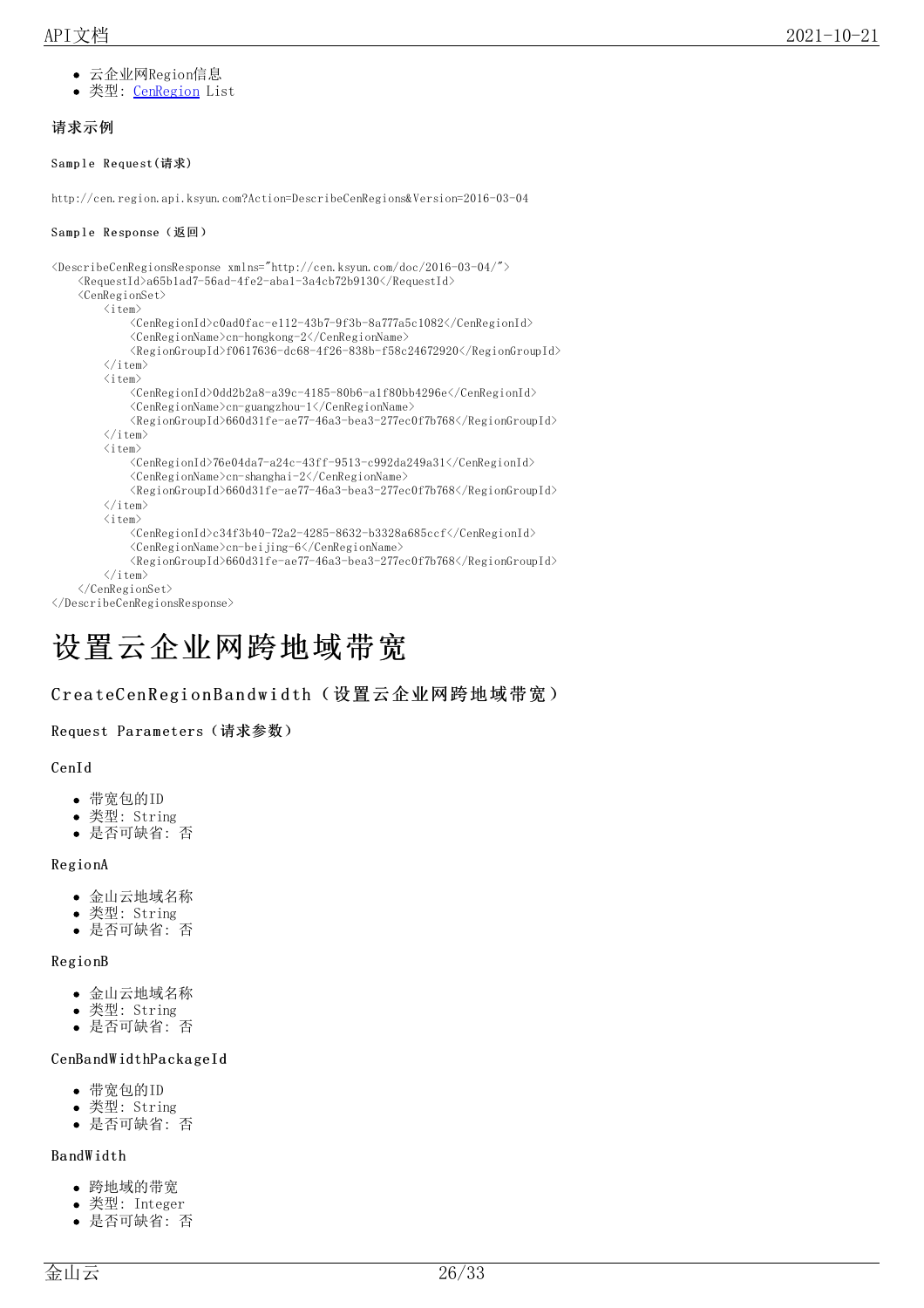#### <span id="page-26-0"></span>Response Elements (返回值)

#### RequestId

- 请求ID
- 类型: String

#### CenRegio nBa ndwidth

- 云企业网跨地域带宽信息
- 类型: CenRegionBandwidth

#### <span id="page-26-1"></span>请求示例

#### <span id="page-26-2"></span>Sample Request(请求)

http://cen.region.api.ksyun.com?Action=CreateCenRegionBandwidth&Version=2016-03-04&CenBandWidthPackageId=cd6c86b7-7094-41c6-93f9 f0e180049847&CenId=beeaf665-b209-48c8-87ff-47fd781291cc&RegionA=cn-beijing-6&RegionB=cn-shanghai-2&BandWidth=2

#### <span id="page-26-3"></span>Sample Response(返回)

<CreateCenRegionBandwidthResponse xmlns="http://cen.ksyun.com/doc/2016-03-04/"> <RequestId>91afe3e6-3f0a-4b20-a9aa-5e6d863f796c</RequestId> <CenRegionBandwidth> <CenRegionBandwidthId>88372442-0423-4bc5-9c78-d31c4df65375</CenRegionBandwidthId> <CenId>beeaf665-b209-48c8-87ff-47fd781291cc</CenId> <RegionA>cn-beijing-6</RegionA> <RegionB>cn-shanghai-2</RegionB> <BandWidth>2</BandWidth> <CenBandWidthPackageId>cd6c86b7-7094-41c6-93f9-f0e180049847</CenBandWidthPackageId> </CenRegionBandwidth> </CreateCenRegionBandwidthResponse>

# <span id="page-26-4"></span>修改云企业网跨地域带宽

### <span id="page-26-5"></span>ModifyCenRegionBandwidth(修改云企业网跨地域带宽)

#### <span id="page-26-6"></span>Request Parameters (请求参数)

#### CenRegio nBa ndwidthId

- 跨地域带宽的ID
- 类型: String

#### Ba ndW idth

- 跨地域的带宽
- 类型: Integer
- 是否可缺省: 否

#### <span id="page-26-7"></span>Response Elements (返回值)

#### RequestId

- 请求ID
- 类型: String

#### CenRegio nBa ndwidth

- 云企业网跨地域带宽信息
- 类型[:CenRegionBandwidth](https://docs.ksyun.com/documents/40392)

### <span id="page-26-8"></span>请求示例

#### <span id="page-26-9"></span>Sample Request(请求)

http://cen.region.api.ksyun.com?Action=ModifyCenRegionBandwidth&Version=2016-03-04&CenRegionBandwidthId=88372442-0423-4bc5-9c78-d 31c4df65375&BandWidth=3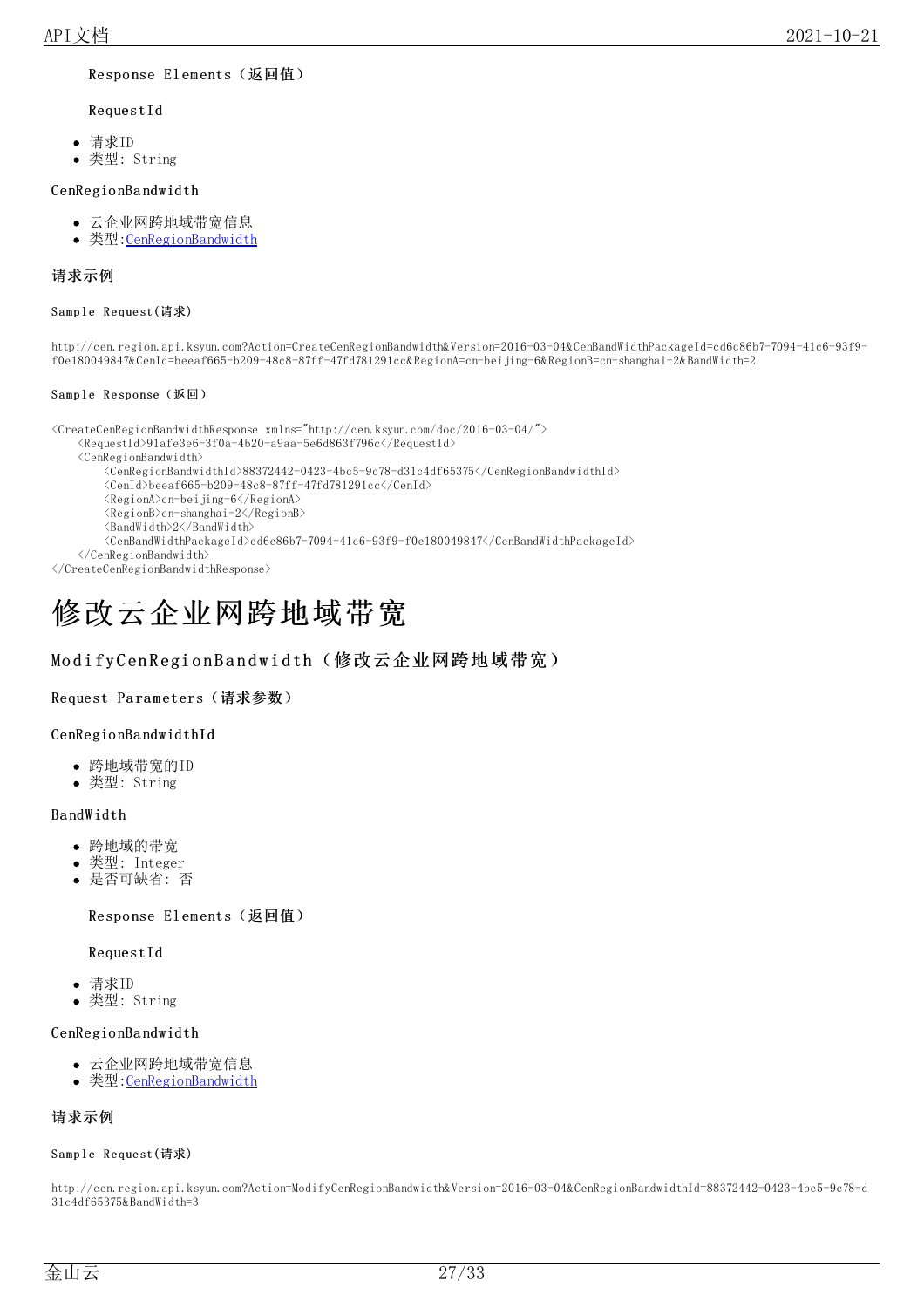#### <span id="page-27-0"></span>Sample Response(返回)

<ModifyCenRegionBandwidthResponse xmlns="http://cen.ksyun.com/doc/2016-03-04/">

- $\langle Required \rangle$ 27ae0d85-7901-41fe-a744-2e34ef30cea6 $\langle$ RequestId $\rangle$
- <CenRegionBandwidth>
	- <CenRegionBandwidthId>88372442-0423-4bc5-9c78-d31c4df65375</CenRegionBandwidthId>
		- $\langle \text{CenId} \rangle$ beeaf665-b209-48c8-87ff-47fd781291cc $\langle \text{CenId} \rangle$
		- <RegionA>cn-beijing-6</RegionA>
		- <RegionB>cn-shanghai-2</RegionB>
		- <BandWidth>3</BandWidth>
	- <CenBandWidthPackageId>cd6c86b7-7094-41c6-93f9-f0e180049847</CenBandWidthPackageId>

</CenRegionBandwidth> </ModifyCenRegionBandwidthResponse>

# <span id="page-27-1"></span>删除云企业网跨地域带宽

<span id="page-27-2"></span>DeleteCenRegionBandwidth(删除云企业网跨地域带宽)

#### <span id="page-27-3"></span>Request Parameters (请求参数)

#### CenRegio nBa ndwidthId

- 跨地域带宽的ID
- 类型: String

<span id="page-27-4"></span>Response Elements (返回值)

#### RequestId

- 请求ID
- 类型: String

#### Return

- 操作是否成功
- 类型: Boolean

#### <span id="page-27-5"></span>请求示例

#### <span id="page-27-6"></span>Sample Request(请求)

http://cen.region.api.ksyun.com?Action=DeleteCenRegionBandwidth&Version=2016-03-04&CenRegionBandwidthId=88372442-0423-4bc5-9c78-d 31c4df65375

#### <span id="page-27-7"></span>Sample Response(返回)

```
<DeleteCenRegionBandwidthResponse xmlns="http://cen.ksyun.com/doc/2016-03-04/">
    \langle Required \rangle_00e20c87-855d-4d61-a067-53116c41523c\langle/RequestId\rangle<Return>true</Return>
</DeleteCenRegionBandwidthResponse>
```
# <span id="page-27-8"></span>查询跨地域带宽的信息

### <span id="page-27-9"></span>DescribeCenRegionBandwidths (查询跨地域带宽的信息)

### <span id="page-27-10"></span>Request Parameters (请求参数)

#### CenRegionBandwidthId.N

- 跨地域带宽的ID,一个或多个
- 类型: String

#### Fil ter.N

- cen-id,云企业网ID
- 类型: Filter list
- 是否可缺省: 是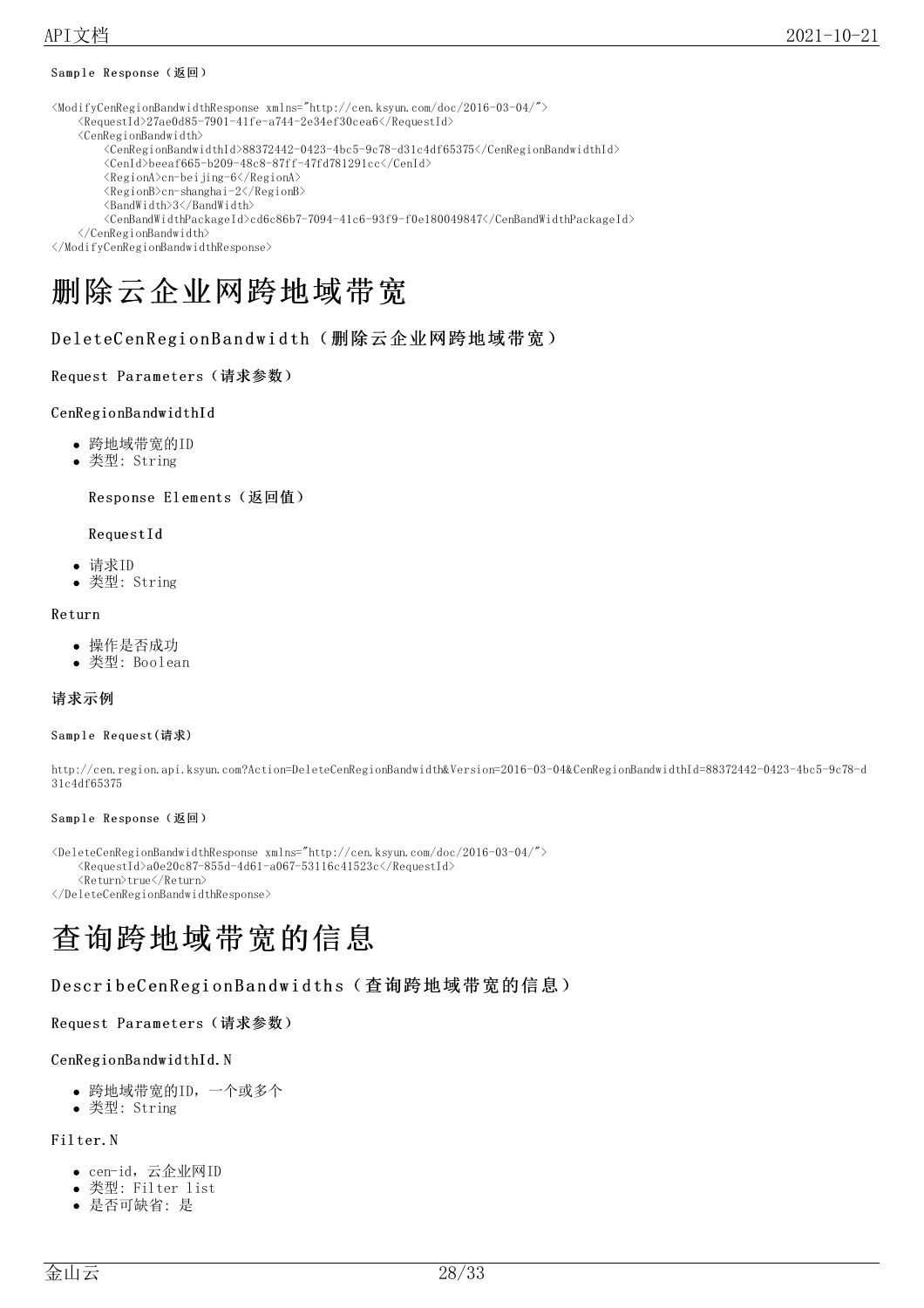#### <span id="page-28-0"></span>Response Elements (返回值)

#### RequestId

- 请求ID
- 类型: String

#### CenRegio nBa ndwidthSet

- 云企业网的信息
- 类型: CenRegionBandwidth List

#### <span id="page-28-1"></span>请求示例

#### <span id="page-28-2"></span>Sample Request(请求)

http://cen.region.api.ksyun.com?Action=DescribeCenRegionBandwidths&Version=2016-03-04&Filter.1.Name=cen-id&Filter.1.Value.1=beeaf6 65-b209-48c8-87ff-47fd781291cc

#### <span id="page-28-3"></span>Sample Response(返回)

```
<DescribeCenRegionBandwidthsResponse xmlns="http://cen.ksyun.com/doc/2016-03-04/">
    \langle Required \rangle_{6300f992-099a-48fa-bdd7-716b2850b9a6}\rangle<CenRegionBandwidthSet>
         \langleitem\rangle<CenRegionBandwidthId>88372442-0423-4bc5-9c78-d31c4df65375</CenRegionBandwidthId>
             <CenId>beeaf665-b209-48c8-87ff-47fd781291cc</CenId>
             <RegionA>cn-beijing-6</RegionA>
             <RegionB>cn-shanghai-2</RegionB>
             \langleBandWidth\rangle2\langle/BandWidth\rangle<CenBandWidthPackageId>cd6c86b7-7094-41c6-93f9-f0e180049847</CenBandWidthPackageId>
         \langle/item\rangle</CenRegionBandwidthSet>
```
</DescribeCenRegionBandwidthsResponse>

# <span id="page-28-4"></span>查询云企业网路由

#### <span id="page-28-5"></span>DescribeCenRoutes(查询云企业网路由)

#### <span id="page-28-6"></span>Request Parameters (请求参数)

#### CenRouteId.N

- 云企业网路由的ID
- 类型: String
- 是否可缺省: 是
- 缺省值: 查询region下的所有云企业网信息

#### Fil ter.N

- cen-id,云企业网关联的实例ID ,
- NextHopRegion:下一跳实例地域
- instance-type:实例的类型
- status:状态  $\bullet$
- 类型: Filter list
- 是否可缺省: 是

#### <span id="page-28-7"></span>Response Elements (返回值)

#### RequestId

- 请求ID
- 类型: String

#### CenRo uteSet

- 云企业网的信息
- 类型:<u>CenRoute</u> List

#### <span id="page-28-8"></span>请求示例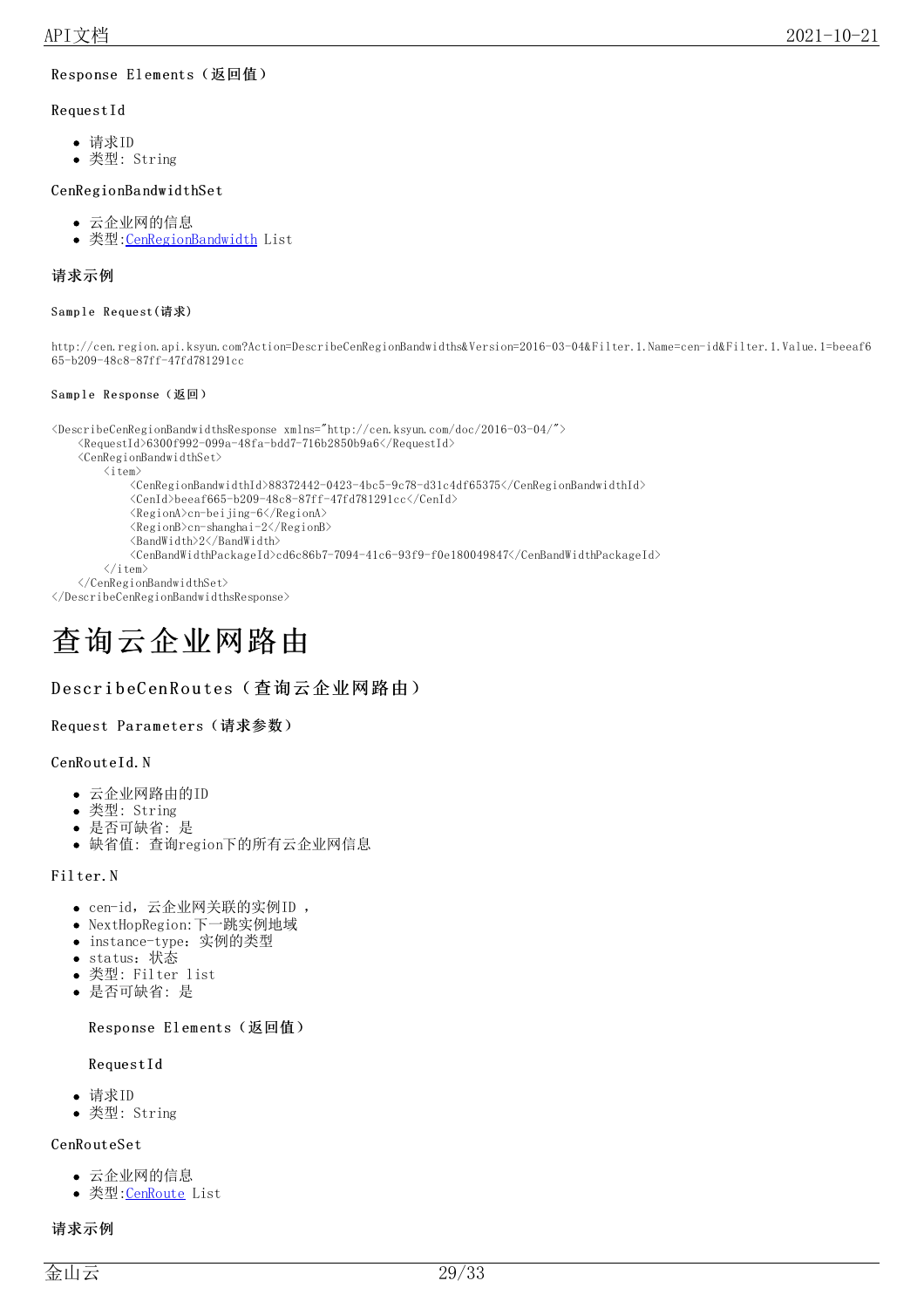#### <span id="page-29-0"></span>Sample Request(请求)

http://cen.region.api.ksyun.com?Action=DescribeCenRoutes&Version=2016-03-04&Filter.1.Name=cen-id&Filter.1.Value.1=beeaf665-b209-4 8c8-87ff-47fd781291cc

#### <span id="page-29-1"></span>Sample Response(返回)

<DescribeCenRoutesResponse xmlns="http://cen.ksyun.com/doc/2016-03-04/">  $\langle$ RequestId>15b814ef-0018-4302-a04f-4953627eec04 $\langle$ /RequestId> <CenRouteSet>  $\langle$ item $\rangle$  $<\!\!Cen RouteId\!\!>\!\!0ece45cd\!\!-\!\!0609\!\!-\!\!4704\!\!-\!\!ba90\!\!-\!\!853723531534\!\!<\!\!/{Cen RouteId}\!\!>$  $\langle$ CreateTime>2021-09-27 17:41:39 $\langle$ /CreateTime>  $\langle \text{CenId} \rangle$ beeaf665-b209-48c8-87ff-47fd781291cc $\langle \text{CenId} \rangle$ <RouteStatus>Active</RouteStatus> <NextHopInstanceId>7644930b-14a6-4c45-a5a9-e5baad682ba6</NextHopInstanceId> <NextHopInstanceType>Vpc</NextHopInstanceType> <NextHopInstanceRegion>cn-beijing-6</NextHopInstanceRegion> <DestinationCidrBlock>198.18.94.0/24</DestinationCidrBlock>  $\langle$ /item $\rangle$  $\langle$ item $\rangle$  $\langle$ CenRouteId>2703eb62-9395-42c5-8286-6cca17b11e70 $\langle$ /CenRouteId>  $\langle$ CreateTime>2021-09-27 17:41:39 $\langle$ /CreateTime>  $\langle \text{CenId}\rangle$ beeaf665-b209-48c8-87ff-47fd781291cc $\langle \text{/CenId}\rangle$ <RouteStatus>Active</RouteStatus>  $\langle$ NextHopInstanceId>7644930b-14a6-4c45-a5a9-e5baad682ba6 $\langle$ /NextHopInstanceId> <NextHopInstanceType>Vpc</NextHopInstanceType> <NextHopInstanceRegion>cn-beijing-6</NextHopInstanceRegion> <DestinationCidrBlock>198.18.95.0/24</DestinationCidrBlock>  $\langle$ /item $\rangle$  $\langle$ item $\rangle$ <CenRouteId>3d1a0473-a304-4b45-99ad-7179d6a15d83</CenRouteId>  $\langle$ CreateTime>2021-09-27 17:41:39 $\langle$ /CreateTime>  $\langle \text{CenId} \rangle$ beeaf665-b209-48c8-87ff-47fd781291cc $\langle \text{/CenId} \rangle$  $\langle\text{RouteS} \text{tatus}\rangle$ Active $\langle\text{/RouteS} \text{tatus}\rangle$  $<\!\!{\rm NextHopInstanceId}\!\!>7644930b\!-\!14a6\!-\!4c45\!-\!a5a9\!-\!e5baad682ba6\!\le\!\!/{\rm NextHopInstanceId}\!\!>$  $\langle$ NextHopInstanceType $\rangle$ Vpc $\langle$ /NextHopInstanceType $\rangle$ <NextHopInstanceRegion>cn-beijing-6</NextHopInstanceRegion> <DestinationCidrBlock>198.18.96.0/24</DestinationCidrBlock>  $\langle$ /item>  $\langle$ item $\rangle$  $<\!\!Cen RouteId\!\!>\!\!4f2e6470\!-\!ff84\!-\!481c\!-\!9f18\!-\!420bcfccb163<\!\!/Cen RouteId\!\!>$ <CreateTime>2021-09-27 17:41:39</CreateTime>  $\langle \text{CenI d}\rangle$ beeaf665-b209-48c8-87ff-47fd781291cc $\langle \text{/CenI d}\rangle$ <RouteStatus>Active</RouteStatus>  $<\!\!{\rm NextHopInstanceId}\!\!>7644930b\!-\!14a6\!-\!4c45\!-\!a5a9\!-\!e5baad682ba6\!\le\!\!/{\rm NextHopInstanceId}\!\!>$ <NextHopInstanceType>Vpc</NextHopInstanceType> <NextHopInstanceRegion>cn-beijing-6</NextHopInstanceRegion> <DestinationCidrBlock>198.19.6.0/24</DestinationCidrBlock>  $\langle$ /item $\rangle$  $\langle$ item $\rangle$ <CenRouteId>7c6557d6-ad55-4543-8c98-abf90af8ae41</CenRouteId>  $\langle$ CreateTime>2021-09-27 17:41:39 $\langle$ /CreateTime>  $\langle \text{CenId} \rangle$ beeaf665-b209-48c8-87ff-47fd781291cc $\langle \text{/CenId} \rangle$ <RouteStatus>Active</RouteStatus> <NextHopInstanceId>7644930b-14a6-4c45-a5a9-e5baad682ba6</NextHopInstanceId> <NextHopInstanceType>Vpc</NextHopInstanceType> <NextHopInstanceRegion>cn-beijing-6</NextHopInstanceRegion> <DestinationCidrBlock>11.255.255.0/24</DestinationCidrBlock>  $\langle$ /item>  $\langle$ item $\rangle$ <CenRouteId>b1e81ea2-ea7e-4f6e-b6bb-7d07fcb71fb1</CenRouteId>  $\langle$ CreateTime>2021-09-27 17:41:39 $\langle$ /CreateTime> <CenId>beeaf665-b209-48c8-87ff-47fd781291cc</CenId> <RouteStatus>Active</RouteStatus> <NextHopInstanceId>7644930b-14a6-4c45-a5a9-e5baad682ba6</NextHopInstanceId> <NextHopInstanceType>Vpc</NextHopInstanceType> <NextHopInstanceRegion>cn-beijing-6</NextHopInstanceRegion> <DestinationCidrBlock>198.18.97.0/24</DestinationCidrBlock>  $\langle$ /item $\rangle$  $\langle$ item $\rangle$ <CenRouteId>ef764e3e-f5e2-4687-9883-e15b32b94d4f</CenRouteId>  $\langle$ CreateTime $\rangle$ 2021-09-27 17:41:39 $\langle$ /CreateTime $\rangle$  $\langle \text{CenId}\rangle$ beeaf665-b209-48c8-87ff-47fd781291cc $\langle \text{/CenId}\rangle$ <RouteStatus>Active</RouteStatus> <NextHopInstanceId>7644930b-14a6-4c45-a5a9-e5baad682ba6</NextHopInstanceId> <NextHopInstanceType>Vpc</NextHopInstanceType> <NextHopInstanceRegion>cn-beijing-6</NextHopInstanceRegion> <DestinationCidrBlock>198.18.96.85/32</DestinationCidrBlock>  $\langle$ /item> </CenRouteSet> </DescribeCenRoutesResponse>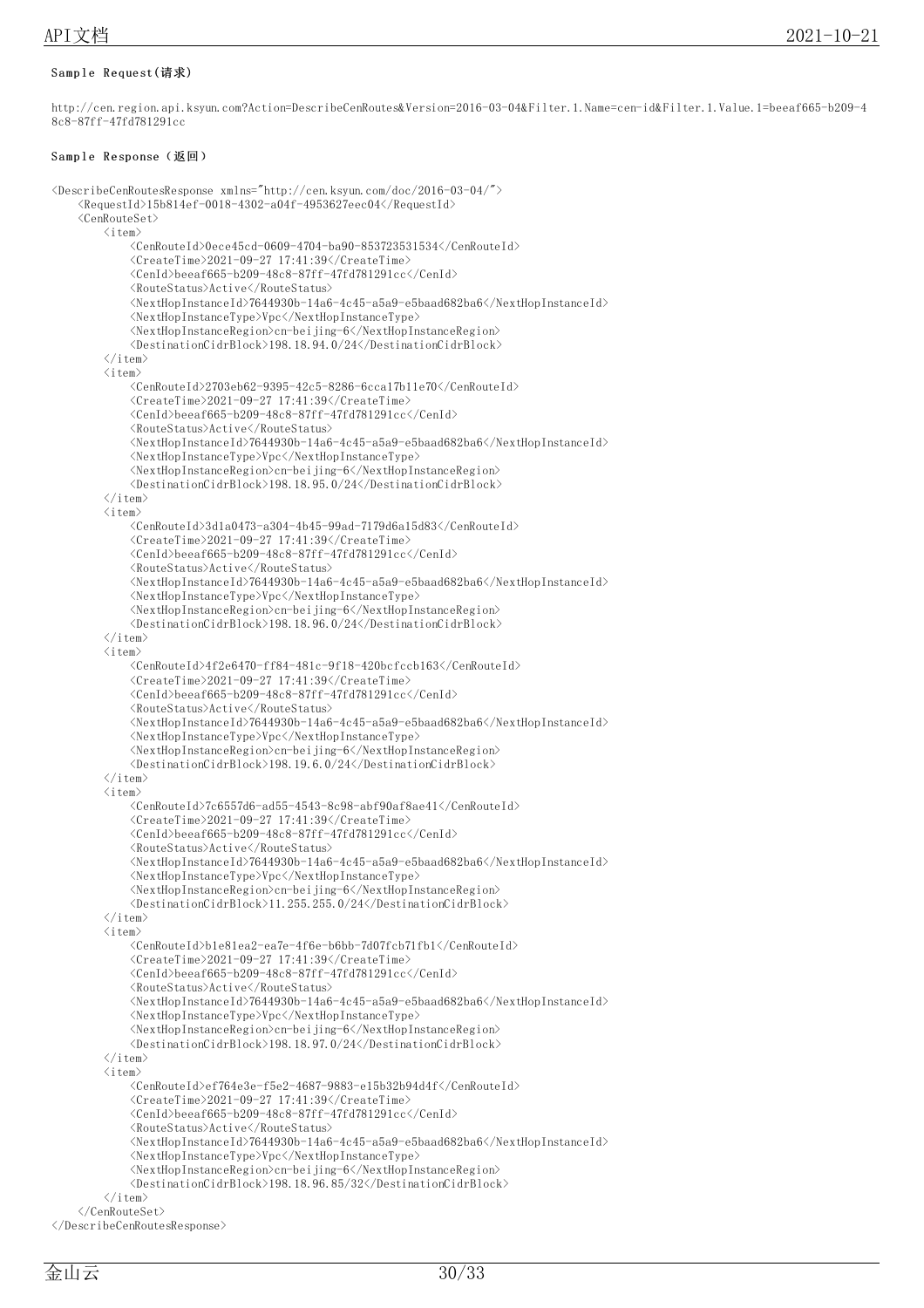# <span id="page-30-0"></span>申请加入跨账号的云企业网实例

<span id="page-30-1"></span>CreatCenGrant(申请加入跨账号的云企业网实例)

<span id="page-30-2"></span>Request Parameters (请求参数)

#### CenInsta nceId

- 实例的ID
- 类型: String
- 是否可缺省: 否

#### Insta nceType

- 实例类型
- 类型:String
- 有效值:Vpc
- 是否可缺省: 否

#### CenId

- 对方的云企业网ID
- 类型: String
- 是否可缺省: 否

#### CenAccountId

- 对方的账号ID,云企业网所属的账号ID
- 类型: String
- 是否可缺省: 否  $\bullet$

#### <span id="page-30-3"></span>Response Elements (返回值)

#### RequestId

- 请求ID
- 类型: String

#### CenGra nt

- 云企业网的授权信息
- 类型[:CenGrant](https://docs.ksyun.com/documents/40393)

#### <span id="page-30-4"></span>请求示例

#### <span id="page-30-5"></span>Sample Request(请求)

http://cen.region.api.ksyun.com?Action=CreatCenGrant&Version=2016-03-04&CenId=82b9051b-2af0-421d-93b2-1e050d02d9a1&CenAccountId=2 000100750&InstanceType=Vpc&CenInstanceId=7644930b-14a6-4c45-a5a9-e5baad682ba6

#### <span id="page-30-6"></span>Sample Response(返回)

```
<\!\!{\rm CreateGenGrantResponse}\xspace\ {\rm xmlns="http://cen.ksym.com/doc/2016-03-04/">}<RequestId>dd626a00-fd08-4a06-aac6-cbfbf9f7ef64</RequestId>
    <CenGrant>
         \langle CenGrantId\rangle{}dedca5a3-9c2d-4199-b6fa-6157bc67425f\langle/CenGrantId\rangle{}<CenId>82b9051b-2af0-421d-93b2-1e050d02d9a1</CenId>
         <CenInstanceId>7644930b-14a6-4c45-a5a9-e5baad682ba6</CenInstanceId>
         <InstanceType>Vpc</InstanceType>
         \langleCreateTime>2021-09-27 20:00:27\langle/CreateTime>
         <CenAccountId>2000100750</CenAccountId>
    </CenGrant>
</CreatCenGrantResponse>
```
# <span id="page-30-7"></span>查询云企业网授权信息

### <span id="page-30-8"></span>DescribeCenGrants(查询云企业网授权信息)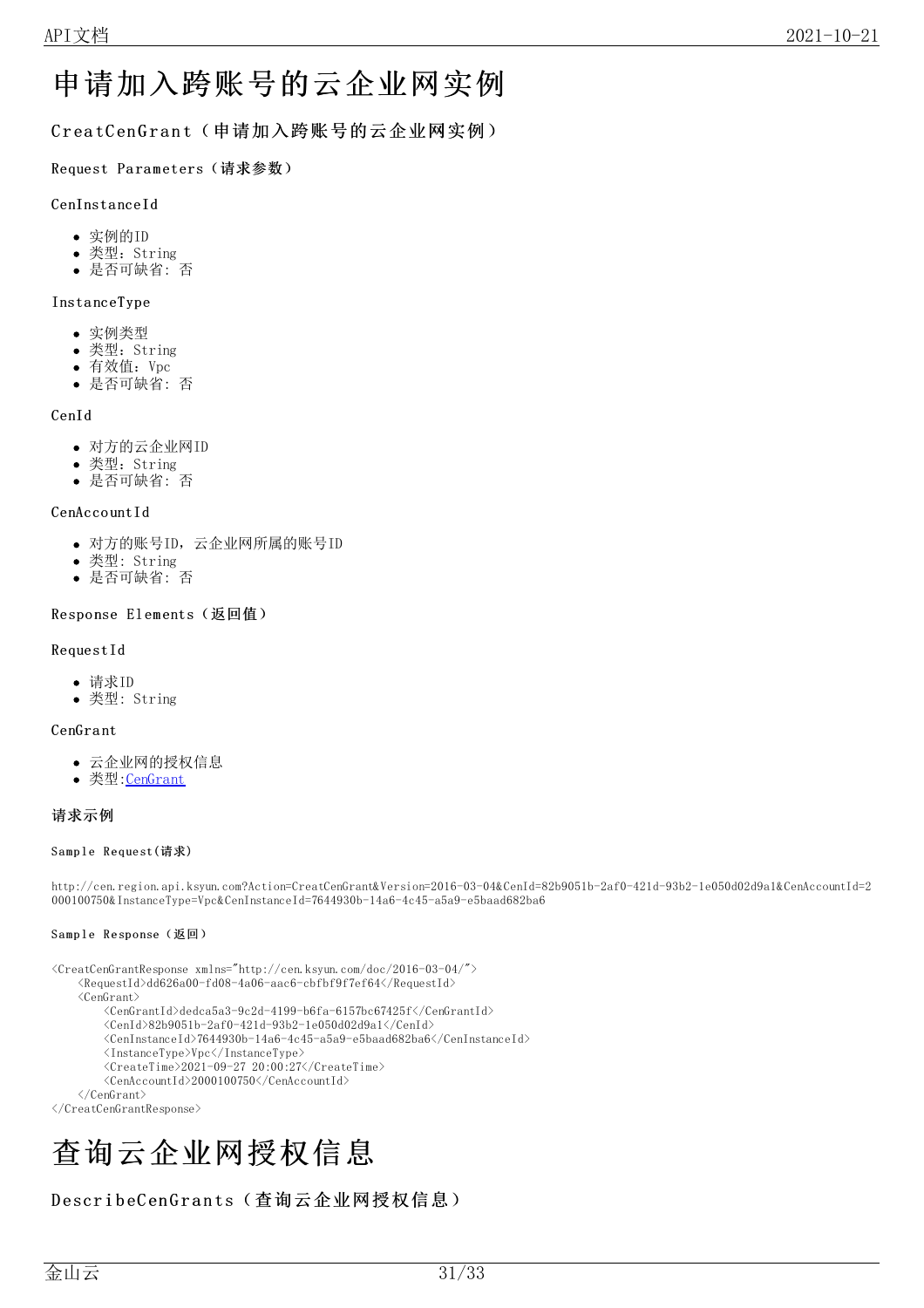#### <span id="page-31-0"></span>Request Parameters (请求参数)

#### CenGrantId.N

- 云企业网的授权ID
- 类型: String
- 是否可缺省:否

#### Fil ter.N

- account-id: VPC所属账户ID
- instance-id:授权实例的ID
- 类型: Filter list
- 是否可缺省: 是

#### Ma xResul ts

- 单次调用可返回的最大条目数量. 传入返回的 NextToken 值可以获取剩余的其它条目. 这个值可以允许的范围是 5 100.
- 类型: Integer
- 是否可缺省:是

#### NextTo ken

- 获取另一页返回结果的 token.
- 类型: String
- 是否可缺省:是

#### <span id="page-31-1"></span>Response Elements (返回值)

#### RequestId

- 请求ID
- 类型: String

#### CenGra ntSet

- 云企业网的授权信息
- 类型: CenGrant List

#### <span id="page-31-2"></span>请求示例

#### <span id="page-31-3"></span>Sample Request(请求)

http://cen.region.api.ksyun.com?Action=DescribeCenGrants&Version=2016-03-04

#### <span id="page-31-4"></span>Sample Response(返回)

```
<DescribeCenGrantsResponse xmlns="http://cen.ksyun.com/doc/2016-03-04/">
     \langleRequestId>61795ddd-dc38-4d2f-a41a-5e970f92df6a\langle/RequestId>
     <CenGrantSet>
          \langleitem\rangle<CenGrantId>dedca5a3-9c2d-4199-b6fa-6157bc67425f</CenGrantId>
                \langle \text{CenId}\rangle82b9051b-2af0-421d-93b2-1e050d02d9a1\langle \text{CenId}\rangle\langle \text{CenInstanceId}\rangle7644930b-14a6-4c45-a5a9-e5baad682ba6\langle \text{CenInstanceId}\rangle\langleInstanceType\rangleVpc\langle/InstanceType\rangle\langleCreateTime>2021-09-27 20:00:27\langle/CreateTime>
                <CenAccountId>2000100750</CenAccountId>
          \langle/item\rangle</CenGrantSet>
```

```
</DescribeCenGrantsResponse>
```
# <span id="page-31-5"></span>删除云企业网授权

### <span id="page-31-6"></span>DeleteCenGrant(删除云企业网授权)

#### <span id="page-31-7"></span>Request Parameters (请求参数)

CenGrantId